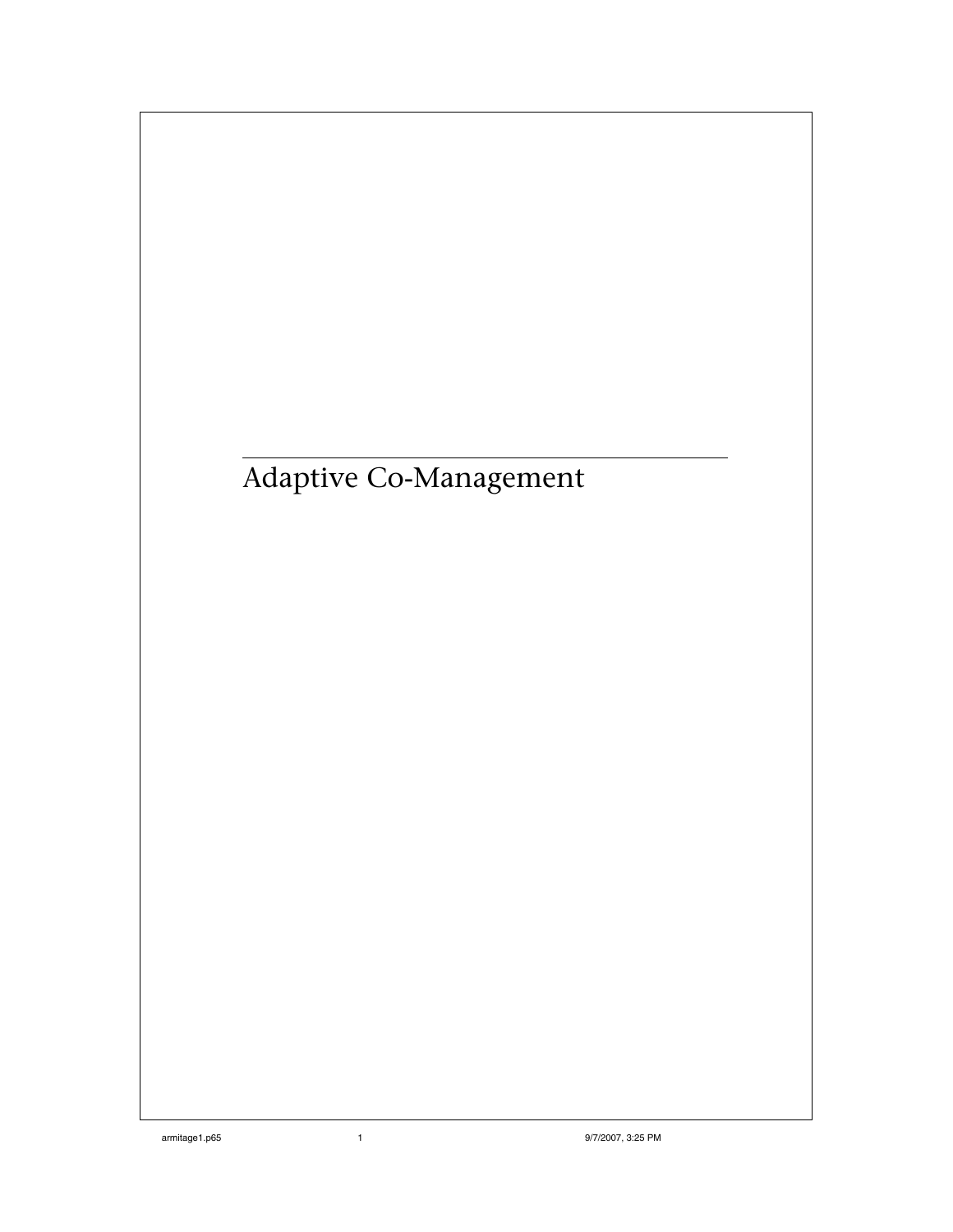The Sustainability and the Environment series provides a comprehensive, independent, and critical evaluation of environmental and sustainability issues affecting Canada and the world today. Other volumes in the series are:

Anthony Scott, John Robinson, and David Cohen, eds., *Managing Natural Resources in British Columbia: Markets, Regulations, and Sustainable Development*

John B. Robinson, *Life in 2030: Exploring a Sustainable Future for Canada*

Ann Dale and John B. Robinson, eds., *Achieving Sustainable Development*

John T. Pierce and Ann Dale, eds., *Communities, Development, and Sustainability across Canada*

Robert F. Woollard and Aleck Ostry, eds., *Fatal Consumption: Rethinking Sustainable Development*

Ann Dale, *At the Edge: Sustainable Development in the 21st Century*

Mark Jaccard, John Nyboer, and Bryn Sadownik, *The Cost of Climate Policy*

Glen Filson, ed., *Intensive Agriculture and Sustainability: A Farming Systems Analysis*

Mike Carr, *Bioregionalism and Civil Society: Democratic Challenges to Corporate Globalism*

Ann Dale and Jenny Onyx, eds., *A Dynamic Balance: Social Capital and Sustainable Community Development*

Ray Côté, James Tansey, and Ann Dale, eds., *Linking Industry and Ecology: A Question of Design*

Glen Toner, ed., *Sustainable Production: Building Canadian Capacity*

Ellen Wall, Barry Smit, and Johanna Wandel, eds., *Farming in a Changing Climate: Agricultural Adaptation in Canada*



**SUSTAINABILITY** AND THE **ENVIRONMENT**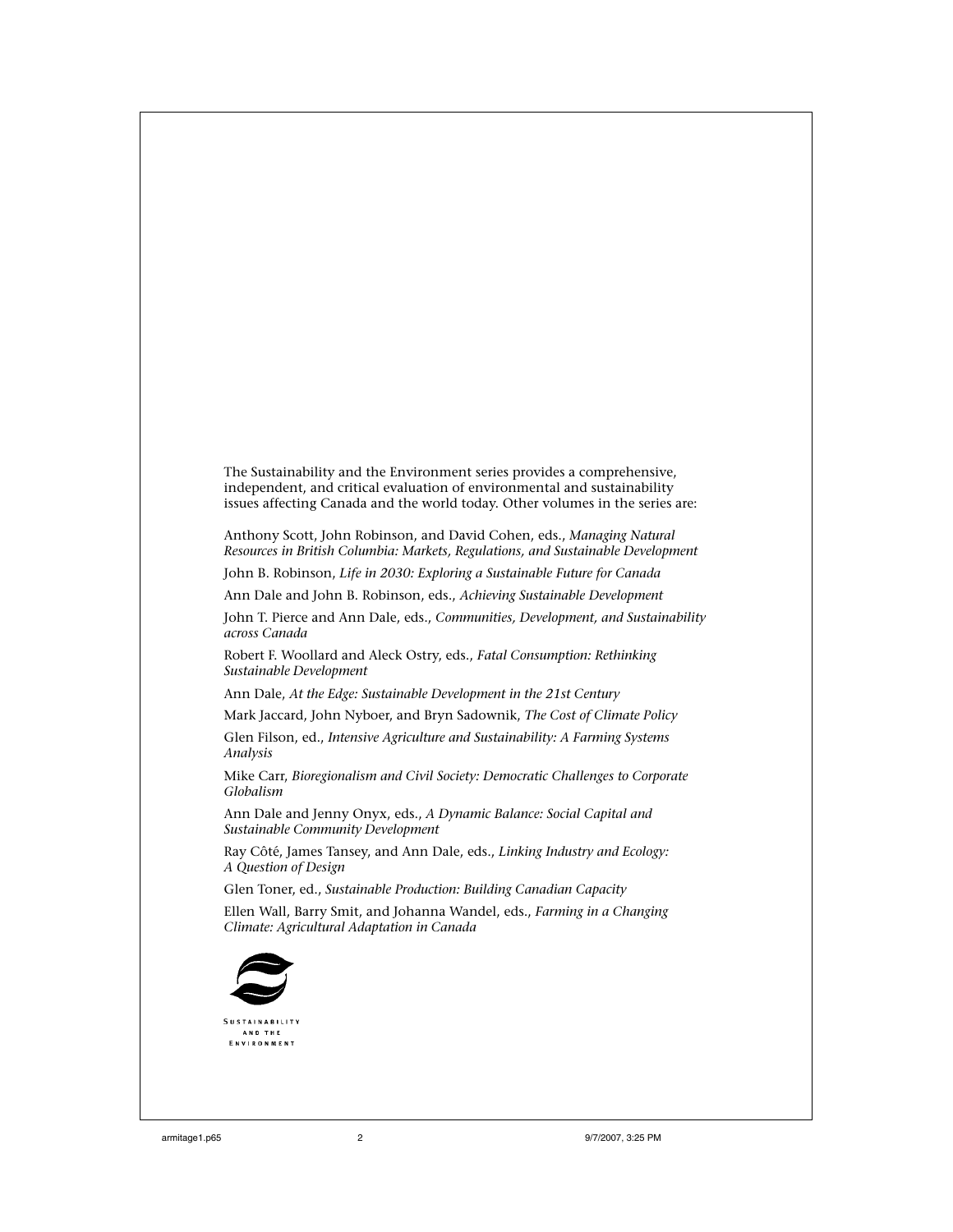*Edited by Derek Armitage, Fikret Berkes, and Nancy Doubleday* Adaptive Co-Management: Collaboration, Learning, and Multi-Level Governance **UBC**Press Vancouver Toronto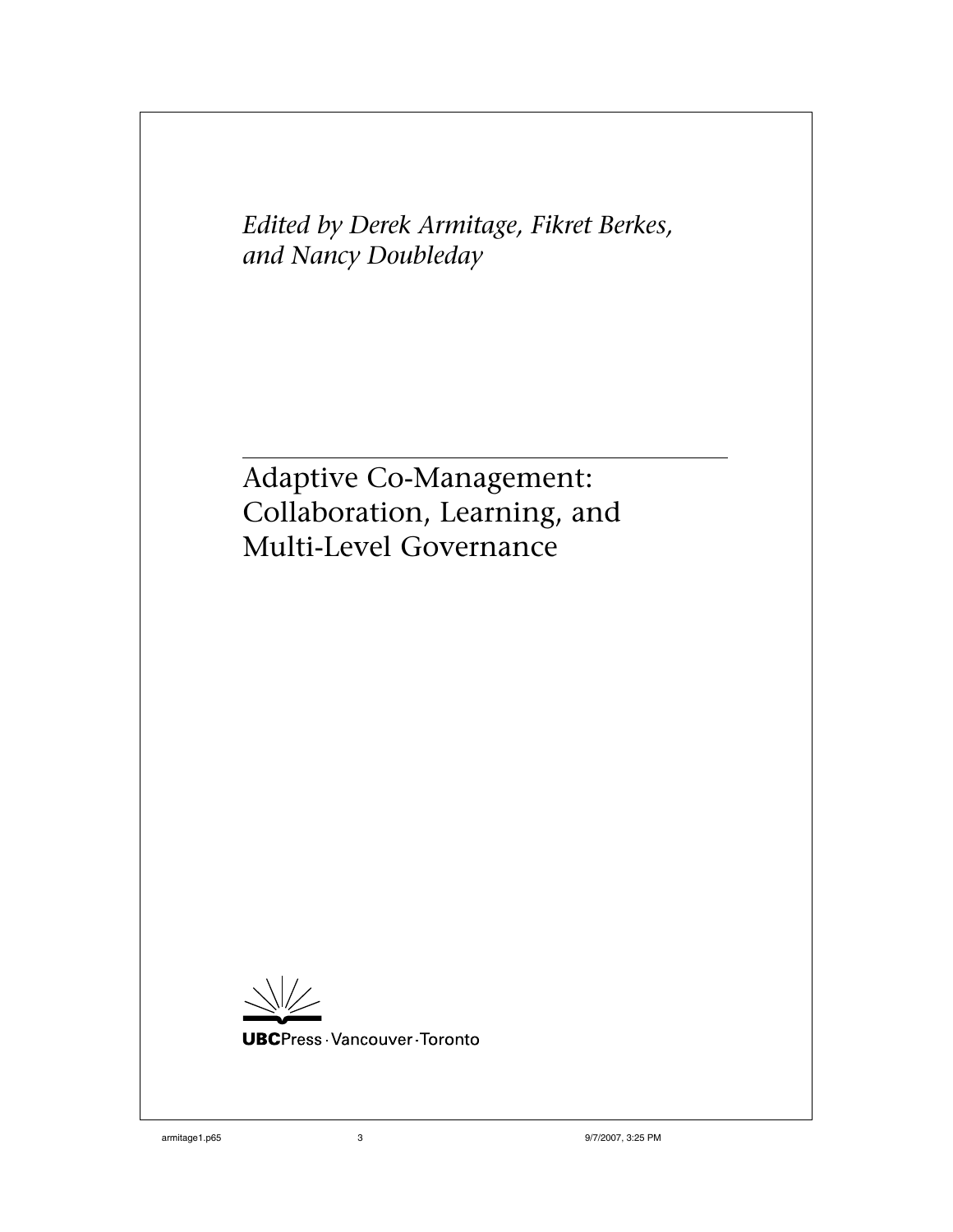© UBC Press 2007

All rights reserved. No part of this publication may be reproduced, stored in a retrieval system, or transmitted, in any form or by any means, without prior written permission of the publisher, or, in Canada, in the case of photocopying or other reprographic copying, a licence from Access Copyright (Canadian Copyright Licensing Agency), www.accesscopyright.ca.

16 15 14 13 12 11 10 09 08 07 5 4 3 2 1

Printed in Canada on ancient-forest-free paper (100% post-consumer recycled) that is processed chlorine- and acid-free, with vegetable-based inks.

#### **Library and Archives Canada Cataloguing in Publication**

Adaptive co-management: collaboration, learning, and multi-level governance / edited by Derek Armitage, Fikret Berkes, and Nancy Doubleday.

(Sustainability and the environment) Includes bibliographical references and index. ISBN 978-0-7748-1383-9

1. Adaptive natural resource management. 2. Cultural property – Protection. I. Armitage, Derek R. (Derek Russel), 1967- II. Berkes, Fikret III. Doubleday, Nancy, 1951- IV. Series.

S944.A33 2007 333.7 C2007-905173-1

## **Canadä**

UBC Press gratefully acknowledges the financial support for our publishing program of the Government of Canada through the Book Publishing Industry Development Program (BPIDP), and of the Canada Council for the Arts, and the British Columbia Arts Council.

Printed and bound in Canada by Friesens Set in Stone by Artegraphica Design Co. Ltd. Copy editor: Francis Chow Proofreader: Dianne Tiefensee Cartographer: Eric Leinberger Indexer: Adrian Mather

UBC Press The University of British Columbia 2029 West Mall Vancouver, BC V6T 1Z2 604-822-5959 / Fax: 604-822-6083 **www.ubcpress.ca**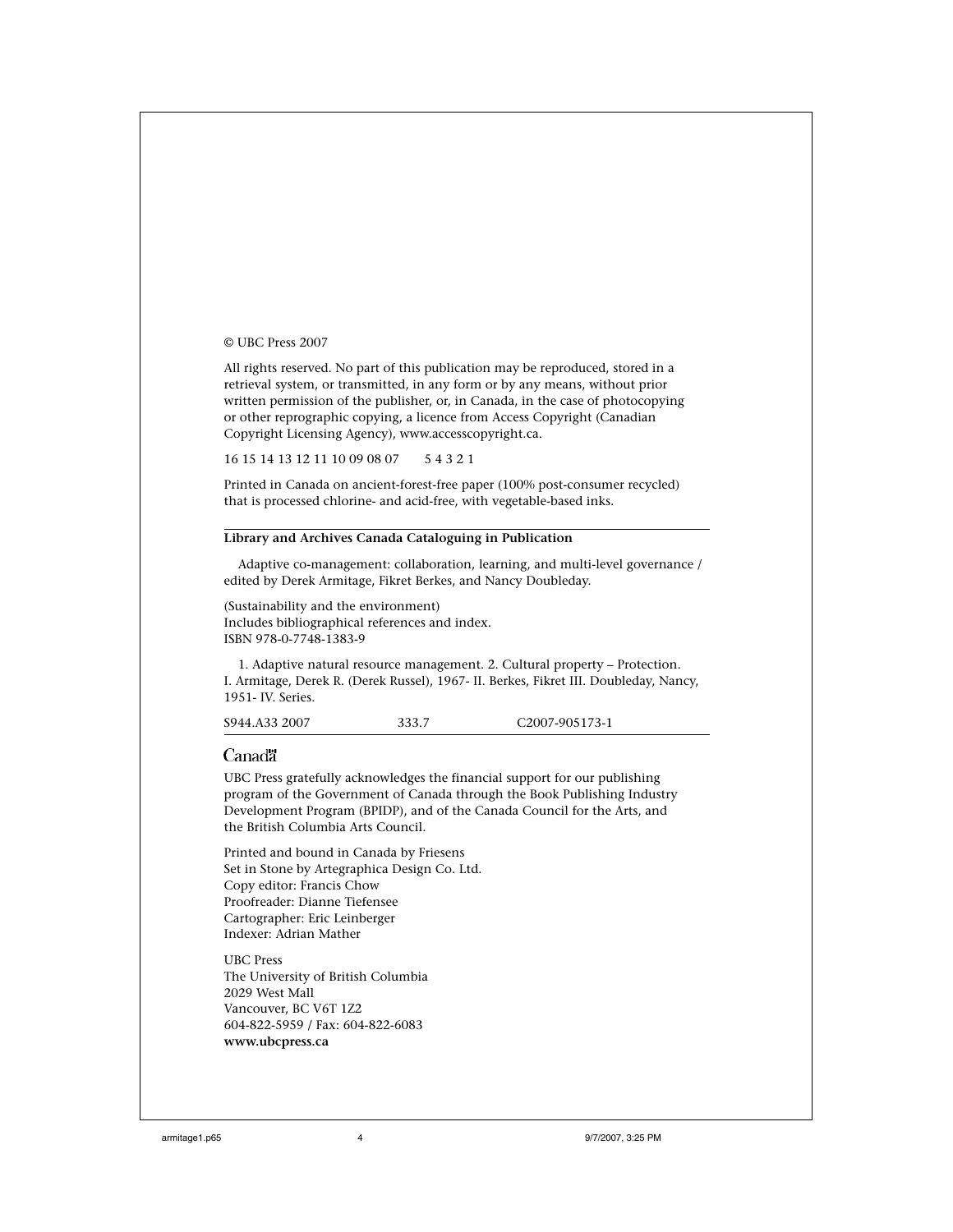

Figures, Tables, and Boxes / vii Acronyms / x Preface and Acknowledgments / xi

**1** Introduction: Moving beyond Co-Management / i *Derek Armitage, Fikret Berkes, and Nancy Doubleday*

## **Part 1: Theory**

- **2** Adaptive Co-Management and Complexity: Exploring the Many Faces of Co-Management / 19 *Fikret Berkes*
- **3** Connecting Adaptive Co-Management, Social Learning, and Social Capital through Theory and Practice / 38 *Ryan Plummer and John FitzGibbon*
- **4** Building Resilient Livelihoods through Adaptive Co-Management: The Role of Adaptive Capacity / 62 *Derek Armitage*
- **5** Adaptive Co-Management for Resilient Resource Systems: Some Ingredients and the Implications of Their Absence / 83 *Anthony Charles*

## **Part 2: Case Studies**

- **6** Challenges Facing Coastal Resource Co-Management in the Caribbean / 105 *Patrick McConney, Robin Mahon, and Robert Pomeroy*
- **7** Adaptive Fisheries Co-Management in the Western Canadian Arctic / 125 *Burton G. Ayles, Robert Bell, and Andrea Hoyt*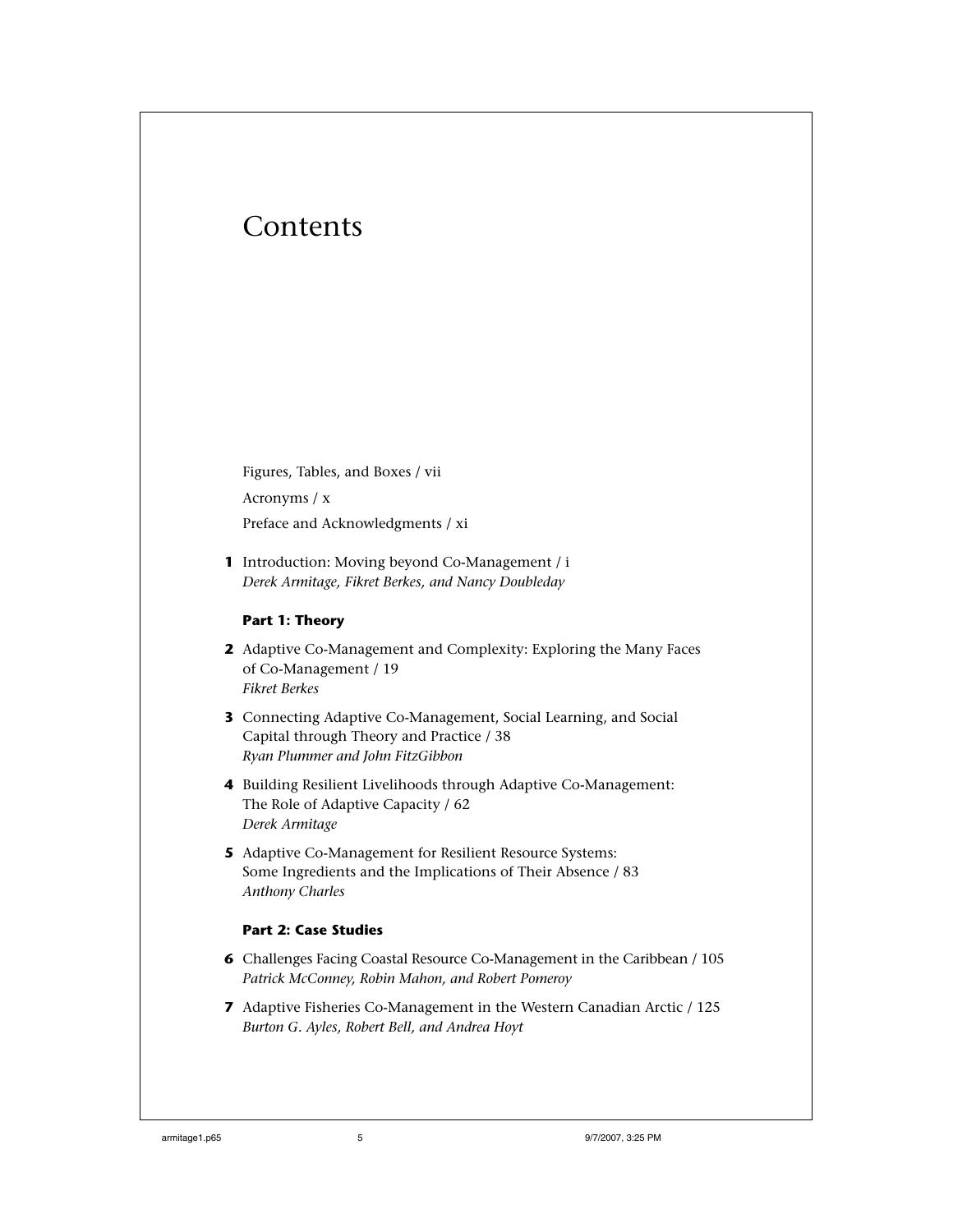*Contents*

- **8** Integrating Holism and Segmentalism: Overcoming Barriers to Adaptive Co-Management between Management Agencies and Multi-Sector Bodies / 151 *Evelyn Pinkerton*
- **9** Conditions for Successful Fisheries and Coastal Resources Co-Management: Lessons Learned in Asia, Africa, and the Wider Caribbean / 172 *Robert Pomeroy*

#### **Part 3: Challenges**

- **10** Communities of Interdependence for Adaptive Co-Management / 191 *John Kearney and Fikret Berkes*
- **11** Adaptive Co-Management and the Gospel of Resilience / 208 *Paul Nadasdy*
- **12** Culturing Adaptive Co-Management: Finding "Keys" to Resilience in Asymmetries of Power / 228 *Nancy Doubleday*

#### **Part 4: Tools**

- **13** Novel Problems Require Novel Solutions: Innovation as an Outcome of Adaptive Co-Management / 249 *Gary P. Kofinas, Susan J. Herman, and Chanda Meek*
- **14** The Role of Vision in Framing Adaptive Co-Management Processes: Lessons from Kristianstads Vattenrike, Southern Sweden / 268 *Per Olsson*
- **15** Using Scenario Planning to Enable an Adaptive Co-Management Process in the Northern Highlands Lake District of Wisconsin / 286 *Garry Peterson*
- **16** Synthesis: Adapting, Innovating, Evolving / 308 *Fikret Berkes, Derek Armitage, and Nancy Doubleday*

Glossary / 328

Contributors / 332

Index / 337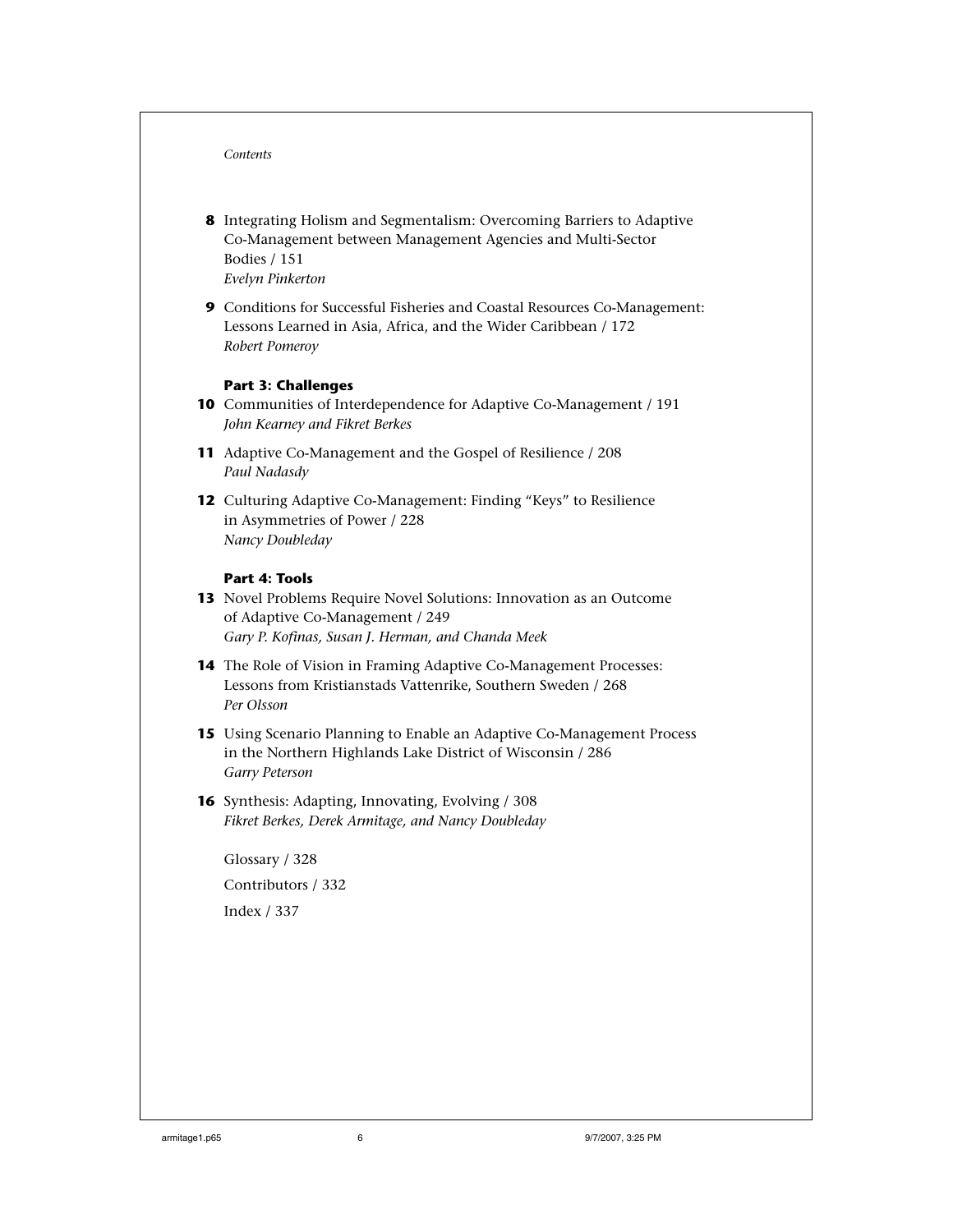## Figures, Tables, and Boxes

### **Figures**

- 1.1 Key themes in adaptive co-management / 8
- 1.2 Case study sites / 10
- 4.1 Selected attributes of adaptive capacity / 70
- 5.1 Co-management triangle / 90
- 6.1 Types of co-management / 107
- 6.2 Phases of co-management / 107
- 6.3 Modified ICLARM/IFM institutional analysis and design research framework / 108
- 6.4 Case study locations in the Caribbean / 110
- 7.1 A generalized cycle of adaptive fisheries co-management in the Inuvialuit Settlement Region / 127
- 8.1 The "stovepipe" consultative processes of the Department of Fisheries and Oceans / 154
- 10.1 Formal cross-scale linkages in the Bay of Fundy fixed-gear groundfishery / 202
- 13.1 Rate of change and level of complexity in a system as related to the need for innovative thinking and action / 254
- 14.1 The lower Helgeå River catchment, showing the Ramsar Convention Site, Kristianstads Vattenrike, and the Municipality of Kristianstad / 271
- 15.1 The appropriateness of different approaches to ecological management / 287
- 15.2 Adaptive co-management attempts to bring together social and ecological knowledge from both local and general knowledge for management / 291
- 15.3 The scenario-planning process / 292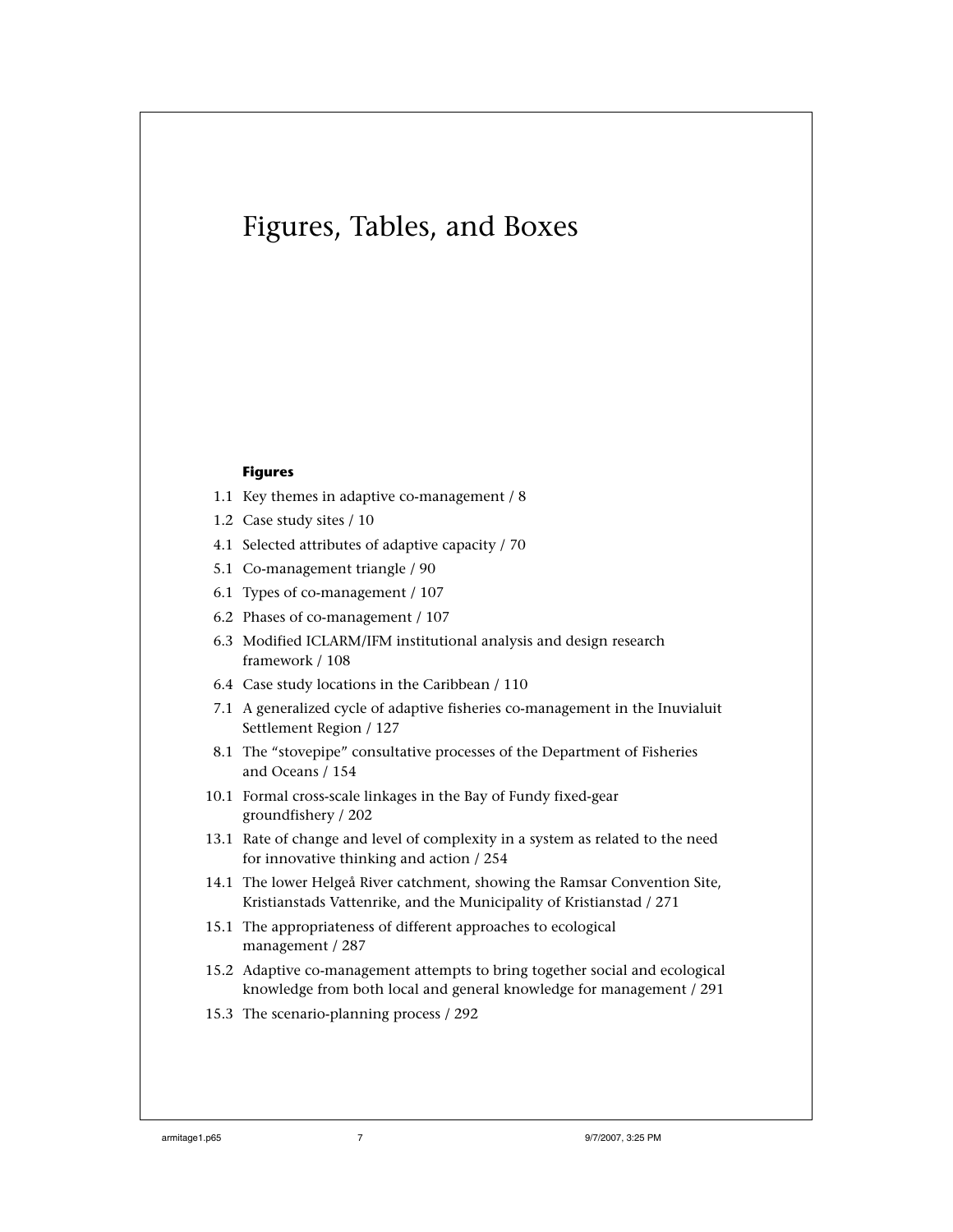viii *Figures, Tables, and Boxes*

- 15.4 The Northern Highlands Lake District's location within North America (a) and land cover (b) / 294
- 15.5 Visual representations of Northern Highlands Lake District scenarios / 298
- 15.6 Reduction of uncertainty and increase in social and ecological controllability in ecological management / 305

#### **Tables**

- 2.1 The various ways in which collaboration, including co-management, is understood / 20
- 2.2 The many faces of co-management / 23
- 3.1 Attributes associated with social learning in environmental management / 42
- 3.2 Indicators of social capital / 44
- 3.3 Analysis summary / 49
- 4.1 Components of the sustainable livelihoods approach / 64
- 4.2 Multi-level actors and interests in narwhal management in Nunavut / 73
- 6.1 Types and phases of co-management in the four case studies / 117
- 6.2 Stakeholders' perceptions of conditions for successful co-management in Barbados, Grenada, and Belize / 118
- 7.1 Relationship between some of the key institutional factors in the development of the fisheries management planning process in the Inuvialuit Settlement Region and their significance for adaptive fisheries management / 129
- 7.2 Basic community information for the three Inuvialuit communities involved in the case studies / 132
- 12.1 Continuum of co-management spheres applicable to community justice in Cape Dorset / 235
- 12.2 Resilience criteria and cultural expression in the Cape Dorset community justice case study / 237
- 13.1 Matrix guiding the Porcupine Caribou Management Board co-management plan process / 250
- 13.2 Examples of innovation from co-management / 256
- 14.1 The social features of governance in Kristianstads Vattenrike and the changes in these after the establishment of the Ecomuseum Kristianstads Vattenrike / 278
- 14.2 How Sven-Erik Magnusson's work in Kristianstads Vattenrike compares with three of J.P. Kotter's steps in organizational transformations / 282
- 15.1 Comparison of Northern Highlands Lake District scenarios / 301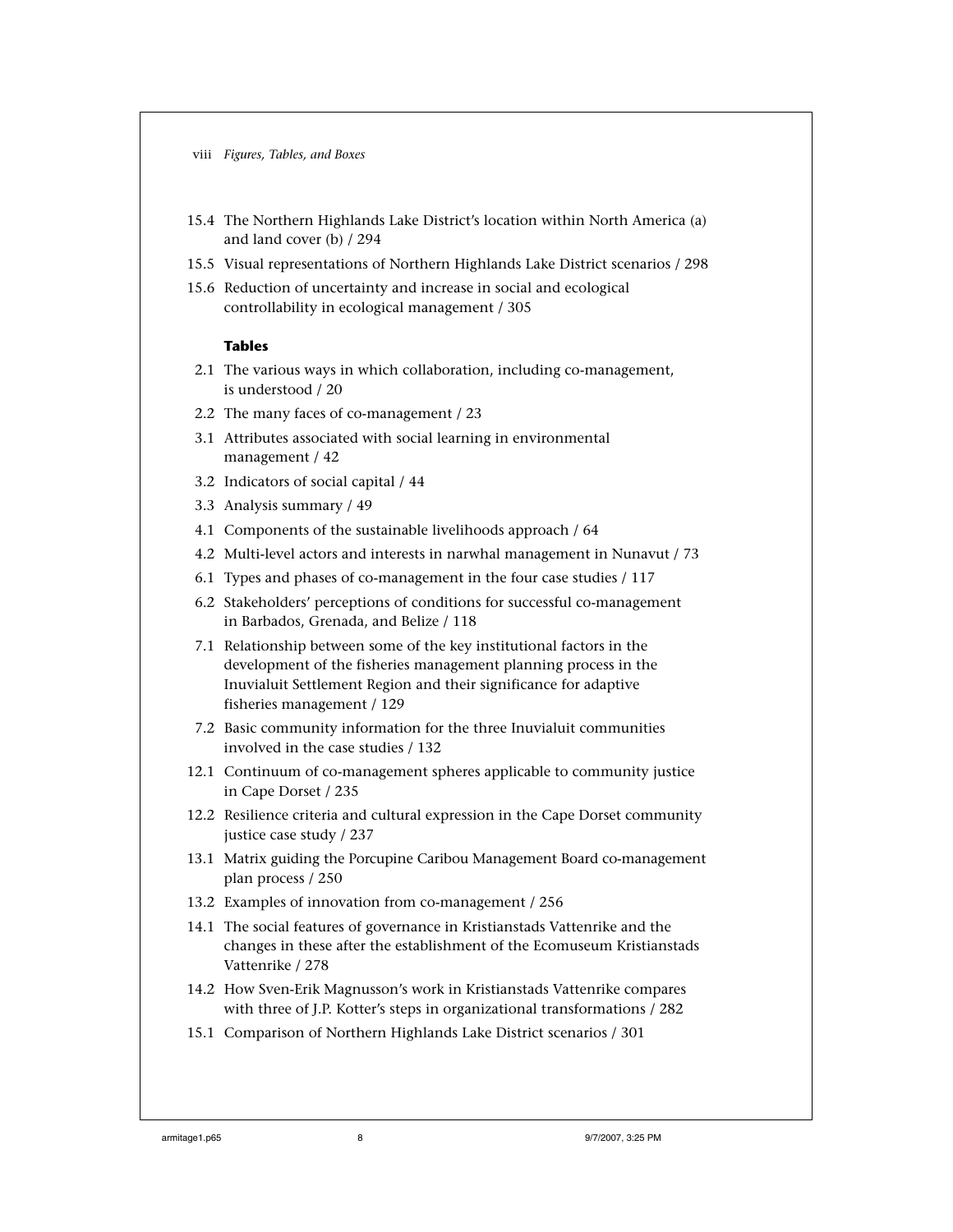*Figures, Tables, and Boxes* ix

- 16.1 Differences and similarities between co-management, adaptive management, and adaptive co-management / 309
- 16.2 Three stages in the maturity of an adaptive co-management arrangement / 324

#### **Boxes**

- 1.1 Definitions of co-management / 3
- 1.2 Benefits of co-management / 3
- 1.3 Definitions of adaptive co-management / 5
- 1.4 Selected features of adaptive co-management / 6
- 2.1 Steps in researching a co-management process / 30
- 3.1 Co-management of three Ontario river corridors / 46
- 4.1 Selected descriptions of adaptive capacity / 68
- 8.1 Objectives of the WCVI Aquatic Management Board / 152
- 15.1 Northern Highlands Lake District scenarios / 299
- 16.1 A prescriptive guide for adaptive co-management practitioners / 321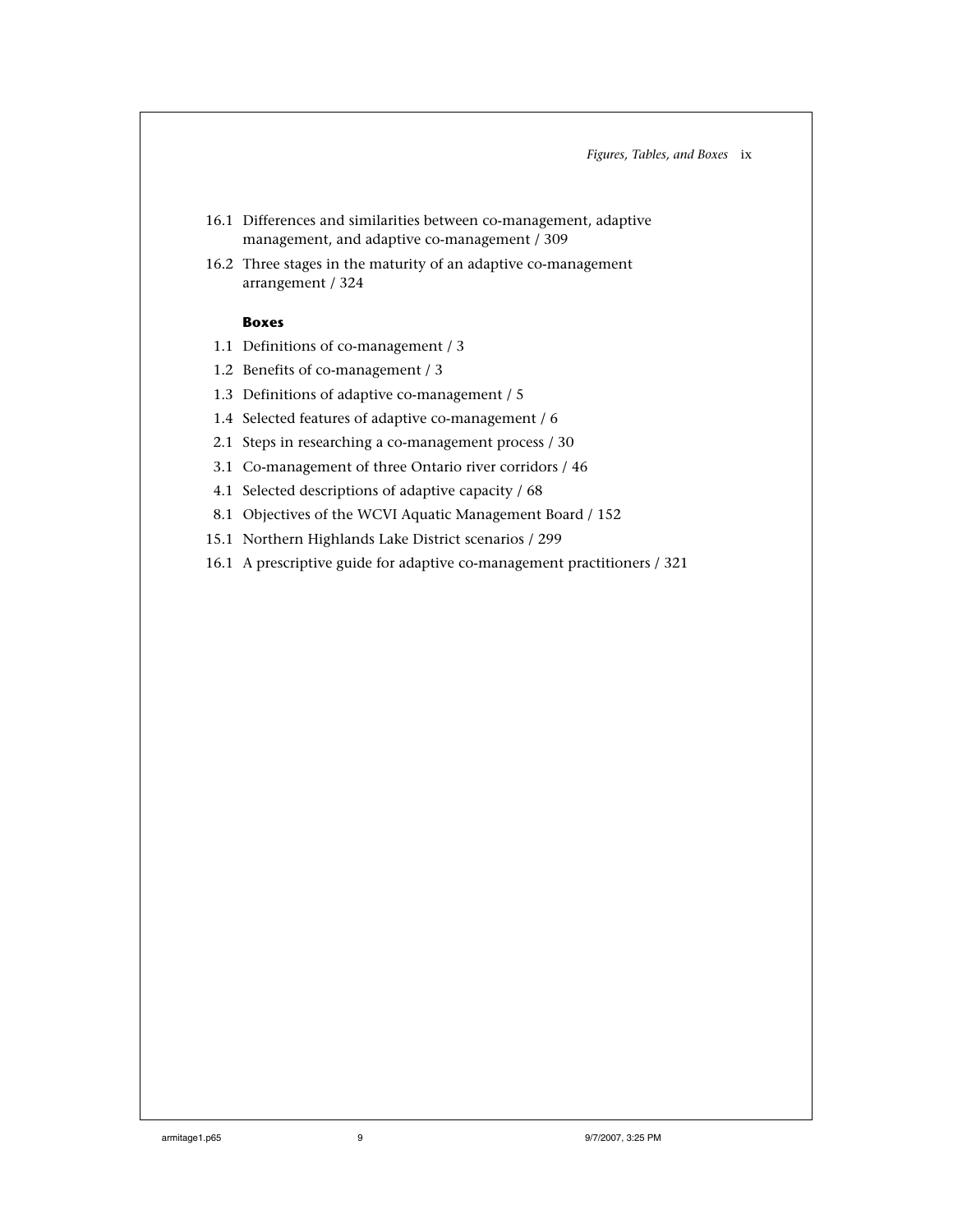## Acronyms

| AMB            | Aquatic Management Board (West Coast Vancouver Island)  |
|----------------|---------------------------------------------------------|
| <b>BARNUFO</b> | Barbados National Union of Fisherfolk Organisations     |
| <b>CCA</b>     | Caribbean Conservation Association                      |
| CJC            | <b>Community Justice Committee</b>                      |
| CJP            | Community Justice Program                               |
| <b>CMA</b>     | Coastal Management Area                                 |
| <b>CPUE</b>    | catch per unit effort                                   |
| <b>DFO</b>     | Department of Fisheries and Oceans                      |
| FAC            | <b>Fisheries Advisory Committee</b>                     |
| <b>FJMC</b>    | Fisheries Joint Management Committee                    |
| <b>HTC</b>     | Hunters and Trappers Committee(s)                       |
| <b>HTO</b>     | Hunters' and Trappers' Organization(s)                  |
| <b>IFA</b>     | Inuvialuit Final Agreement                              |
| IQ             | Inuit Quajimaqatuqangit (= Inuit traditional knowledge) |
| <b>ISR</b>     | Inuvialuit Settlement Region                            |
| <b>ITQ</b>     | Individual Transferable Quotas                          |
| <b>LOMA</b>    | Large Ocean Management Area                             |
| <b>MPA</b>     | Marine Protected Area                                   |
| <b>MSY</b>     | Maximum Sustainable Yield                               |
| <b>NHLD</b>    | Northern Highlands Lake District                        |
| <b>NLCA</b>    | Nunavut Land Claim Agreement                            |
| <b>NWT</b>     | Northwest Territories                                   |
| PC.            | Parks Canada                                            |
| <b>PCMB</b>    | Porcupine Caribou Management Board                      |
| <b>PHTC</b>    | Paulatuk Hunters and Trappers Committee                 |
| <b>RPP</b>     | Report on Plans and Priorities, DFO, 2004-05            |
| <b>RRCs</b>    | Renewable Resource Councils                             |
| <b>RRSSC</b>   | Ruby Range Sheep Steering Committee                     |
| TEK            | Traditional Ecological Knowledge                        |
| <b>WCVI</b>    | West Coast Vancouver Island                             |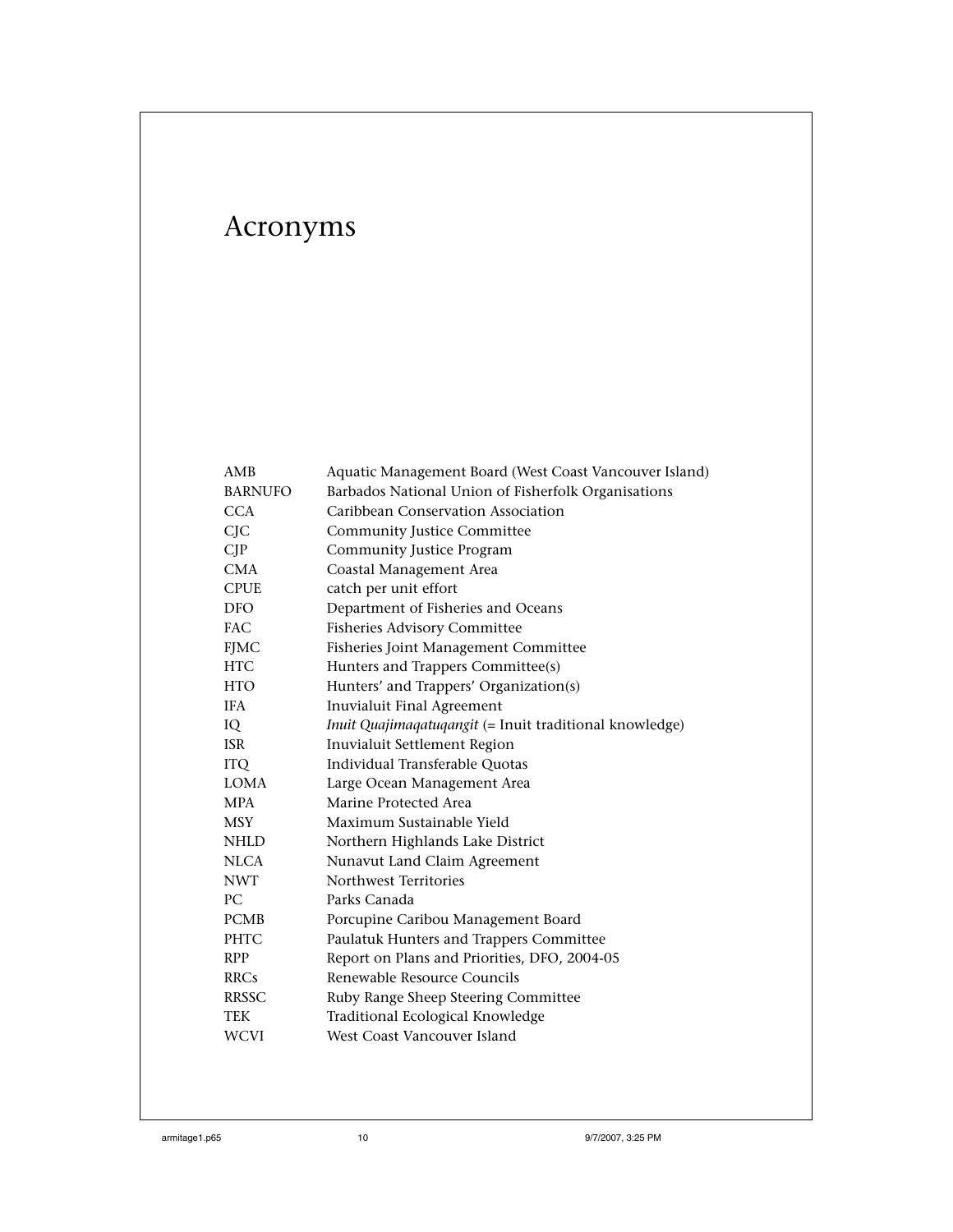## Preface and Acknowledgments

Co-management is of growing interest among researchers, government, and non-government and community-based actors involved in natural resource management, conservation, and development activities. Co-management may be at a crossroads, however.

Nearly twenty years have passed since Evelyn Pinkerton's influential volume on co-management, *Co-operative Management of Local Fisheries: New Directions for Improved Management and Community Development,* was published by UBC Press. Co-management has since entered the adaptive age. New concerns with adaptive processes, feedback learning, and flexible partnership arrangements are reshaping the co-management landscape. Increasingly, ideas about collaboration and learning are converging in the literature. There is a tremendous opportunity to examine co-management through additional perspectives, explore alternative directions and concepts, and critically examine the emergence of adaptive co-management as an innovative governance approach to social-ecological complexity.

The chapters in this volume evolved over three meetings. They were selected from a commissioned set of papers presented at a two-day symposium, "Moving Beyond the Critiques of Co-Management: Theory and Practice of Adaptive Co-Management," held at Wilfrid Laurier University, Waterloo, Ontario, in February 2005. Researchers and practitioners from Canada, the United States, the Caribbean, and Europe were invited to explore the comanagement of natural resources from multiple perspectives. Symposium activities were guided by the following objectives: (1) to bring together researchers and practitioners to discuss the evolution of co-management; (2) to create an opportunity for the sharing of ideas and strategies for innovative governance approaches in the context of social, institutional, and ecological uncertainty; and (3) to explore new avenues and directions that may serve to advance the theory and practice of adaptive co-management. Two followup meetings provided an opportunity to share and reflect further upon comanagement ideas as they had evolved since the initial symposium: an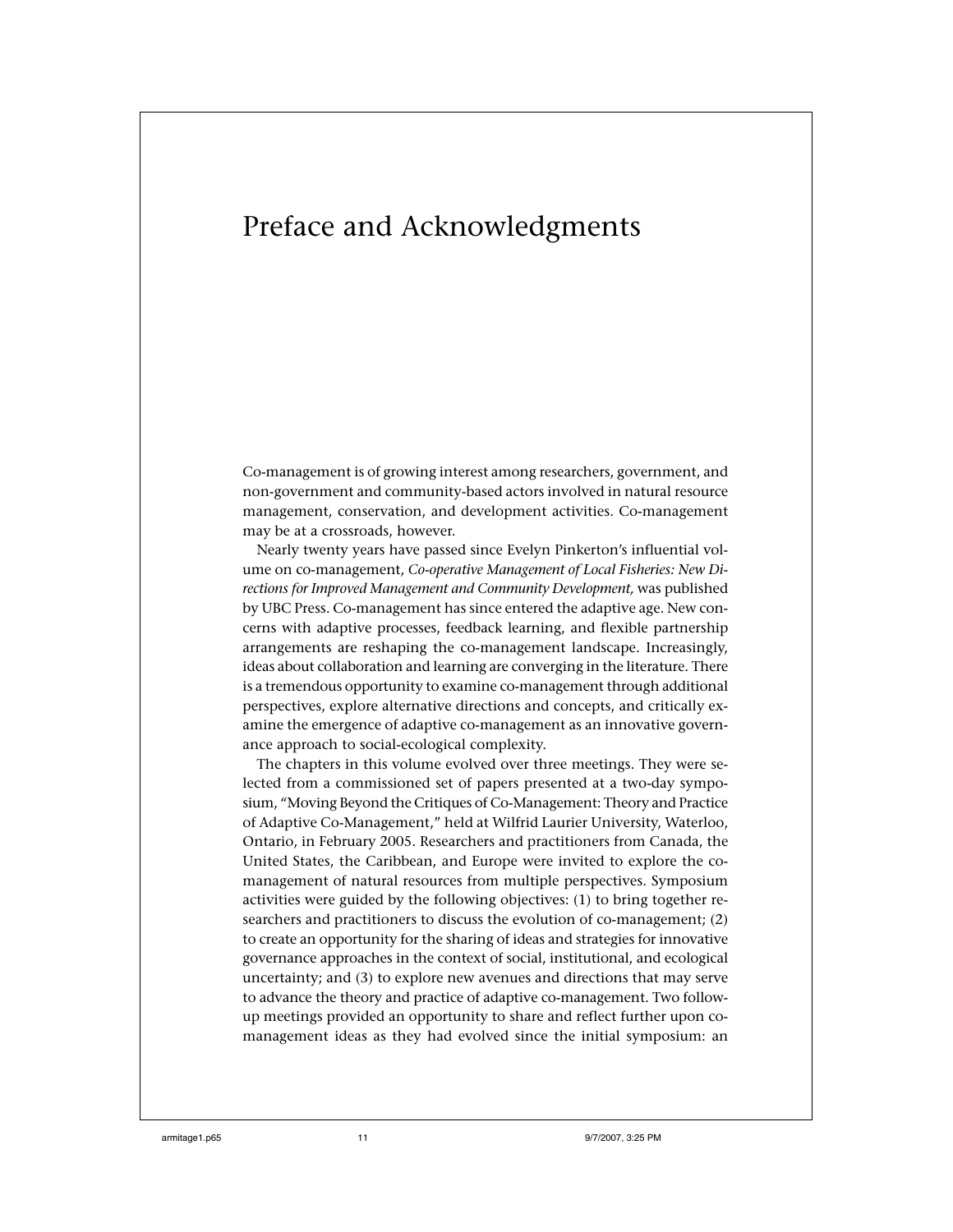xii *Preface and Acknowledgments*

authors' workshop held in Ottawa in May 2005, and a set of three panel sessions on adaptive co-management during the Ocean Management Research Network Conference, also in Ottawa, in September 2005.

The symposium and follow-up activities have resulted in a rich and complementary set of papers focusing on adaptive co-management. In particular, this collection highlights a number of emerging ideas and challenges in co-management, and charts potentially fruitful directions for the evolution of co-management in an adaptive age. In this regard, the promises and pitfalls of adaptive co-management explored by the different authors in this volume are grounded in social science, economic, and ecological theory. A diverse set of case studies reveal the challenges and implications of adaptive co-management thinking, and synthesize lessons for natural resource management in a wide range of contexts. The chapters are informed by collective experiences of researchers and practitioners, acquired over the past two decades, and by the work of a growing and diverse community of individuals with new case studies and new questions. The contributions thus offer insights into adaptive co-management as a context for exploring alternative management strategies and evolving forms of government and citizenship.

This book would not have been possible without the contributions of many individuals and organizations. The original symposium was made possible by a Strategic Grant from the Social Sciences and Humanities Research Council of Canada (SSHRC) and the Department of Fisheries and Oceans (DFO) to the Integrated Management Node of the Ocean Management Research Network (OMRN). We are grateful for the support provided by the National Secretariat of the OMRN under the leadership of Tony Charles at Saint Mary's University and, later, Dan Lane at the University of Ottawa. Special thanks as well to Megan Sikaneta, former Coordinator at the National Secretariat, for her assistance in hosting and managing links on the OMRN website (http://www.omrn-rrgo.ca), which greatly facilitated the sharing of materials. Supplementary funding for the symposium was provided by the Canada Research Chair in Community Based Resource Management at the University of Manitoba, and the Cold Regions Research Centre at Wilfrid Laurier University.

Each chapter in this volume was reviewed by an average of three referees. We are grateful to the following individuals, who participated in the peer review of chapters: Burton Ayles, Nigel Bankes, Grazia Borrini-Feyerabend, Hugh Beach, Lisa Campbell, Doug Clark, Johan Colding, Fay Cohen, William Crumplin, Ann Dale, Iain Davidson-Hunt, Alan Diduck, Milton Freeman, Lance Gunderson, Kevin Hanna, Derek Johnson, John Kearney, Anne Kendrick, Gary Kofinas, Al Kristofferson, Robin Mahon, Patrick McConney, Bruce Mitchell, Monica Mulrennan, Heather Myers, Garry Peterson, Ryan Plummer, Robert Pomeroy, Maureen Reed, Henry Regier, Yves Renard, Scott Slocombe, Derek Smith, Sonia Wesche, Melanie Wiber, Doug Wilson, Susan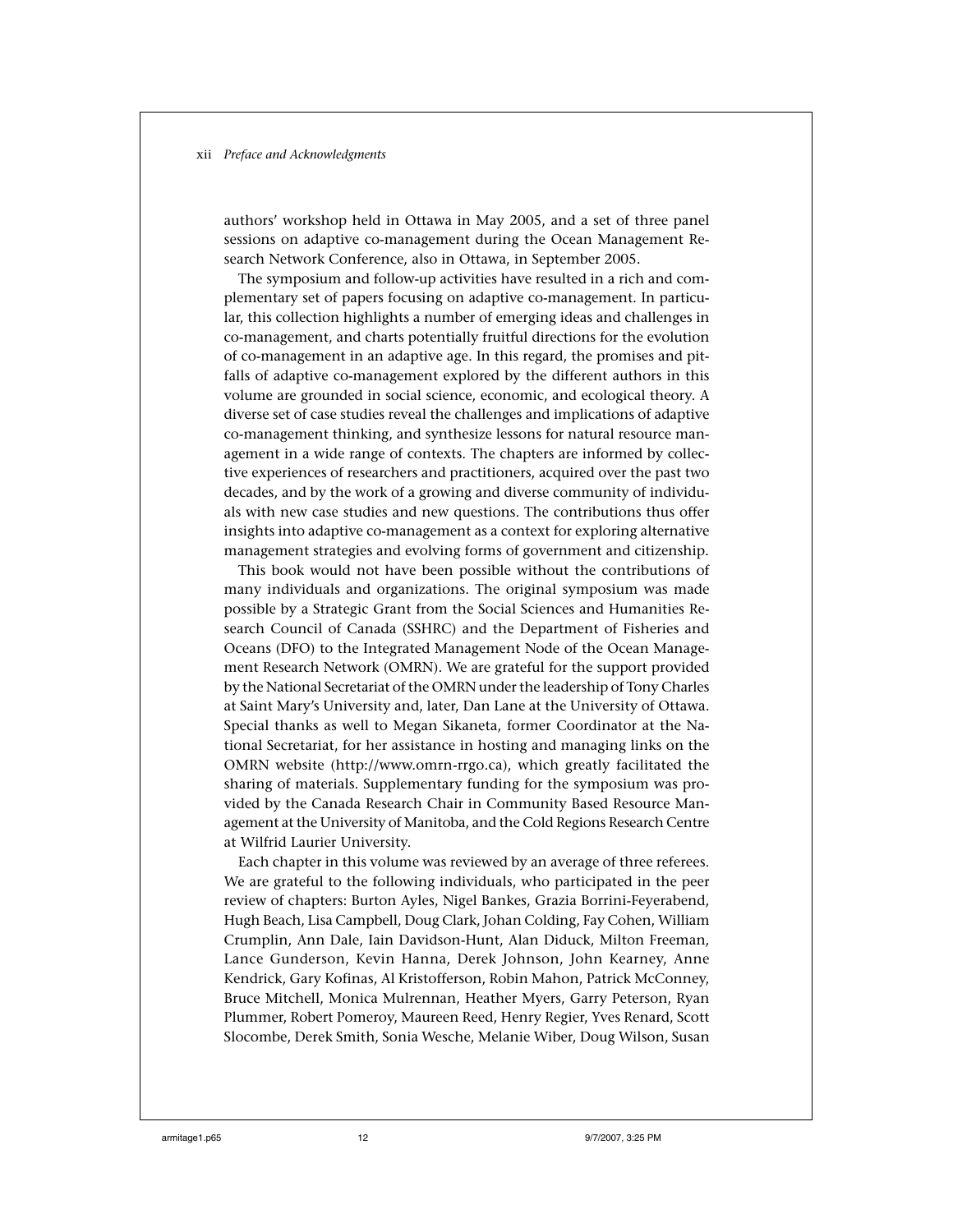Wismer, and Monika Zurek. The constructive comments and suggestions of two anonymous reviewers for UBC Press are also greatly appreciated.

We also wish to thank many people who contributed to the development of the ideas in this volume through their participation in various meetings, including: Lawrence Baschak (Saskatchewan Environment), Nancy J. Turner, Carla Burton, André Vallillee (University of Victoria), and Prateep Nayak (University of Manitoba). At Wilfrid Laurier University, special thanks to Sonia Wesche, who helped ensure that the original symposium ran smoothly, and Pam Schaus, who prepared several figures for this volume. Cover photography was generously provided by Kevin Hanna and Tony Charles. The editorial assistance provided by Nathan Deutsch and Jacqueline Rittberg of the Natural Resources Institute, University of Manitoba, has been instrumental to the production of this book, and their contribution is greatly appreciated. Finally, we would like to thank the editorial team at UBC Press for their assistance with the publication of this volume, including Randy Schmidt, Holly Keller, and Megan Brand.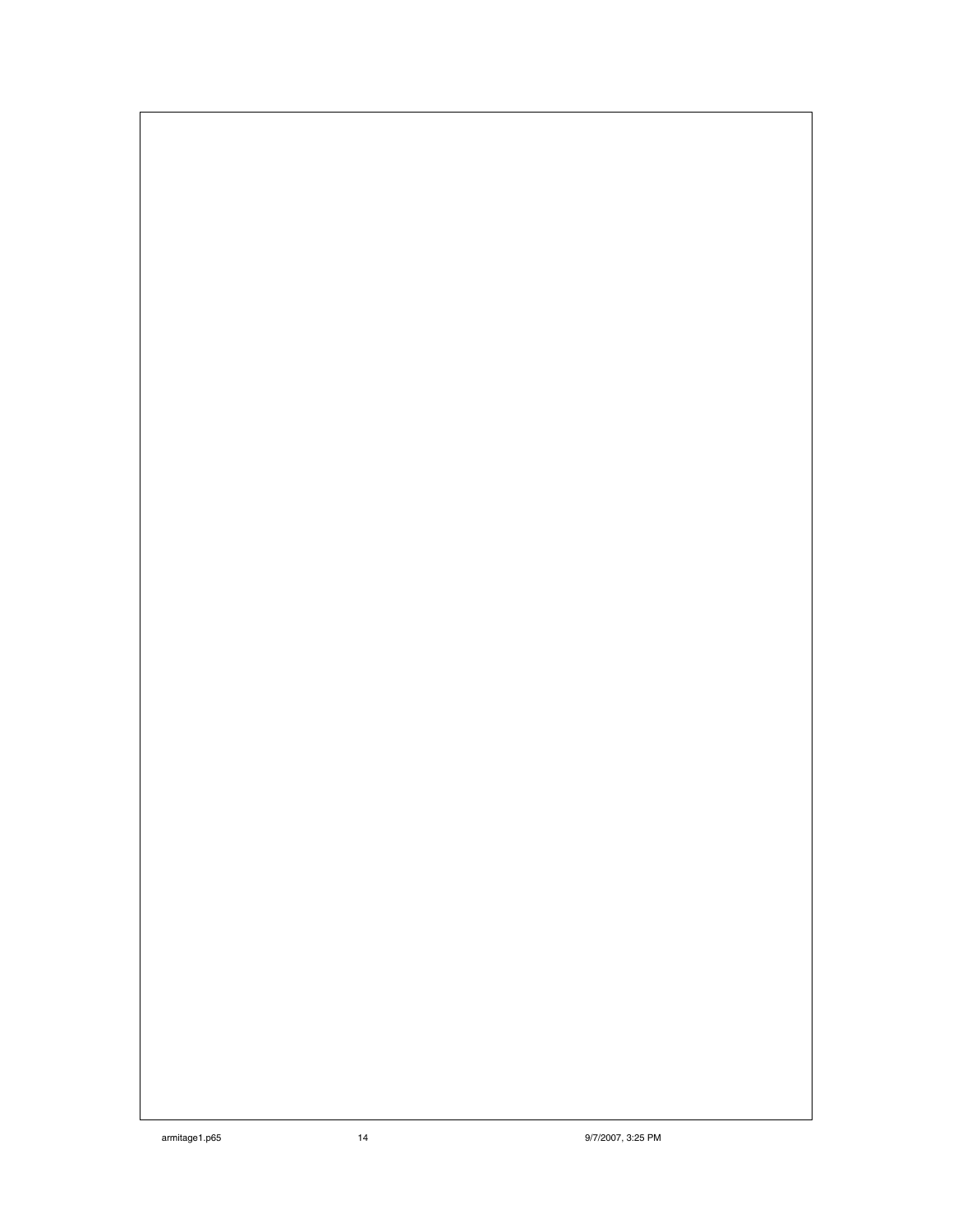# Adaptive Co-Management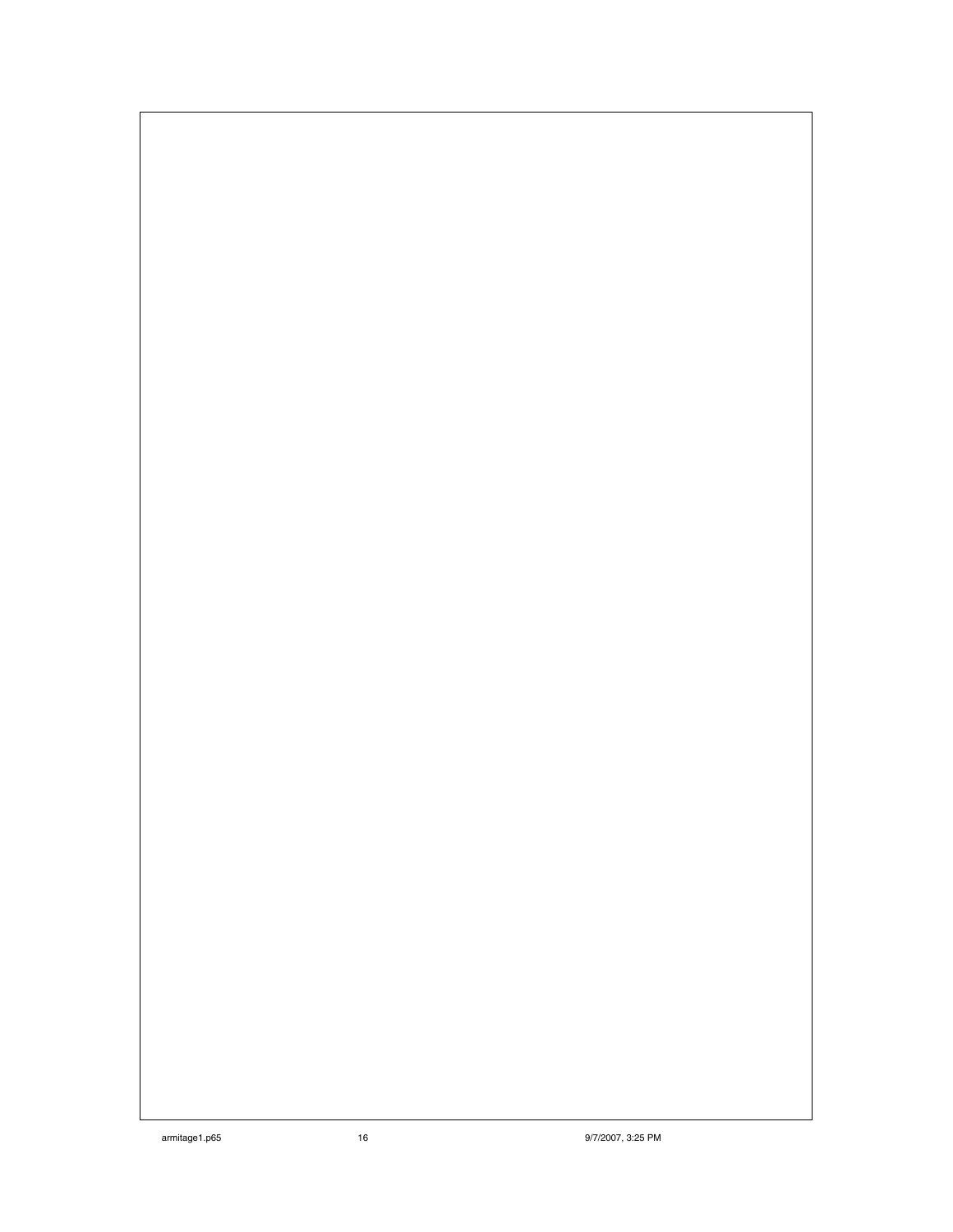# Introduction: Moving beyond Co-Management

**1**

*Derek Armitage, Fikret Berkes, and Nancy Doubleday*

Out of the crooked timber of humanity, No straight thing was ever made. – Immanuel Kant

No road is too long with good company. – Turkish Proverb

This book attempts to bridge two separate but increasingly overlapping narratives, those on co-management and adaptive management. The comanagement narrative has been primarily concerned with user participation in decision making and with linking communities and government managers. The adaptive management narrative has been primarily about learningby-doing in a scientific way to deal with uncertainty. The bridging of these two narratives is, in many ways, a logical development in the evolution of both of these overarching approaches.

Centralized, top-down resource management is ill-suited to user participation, and it is often blamed for the increased vulnerability of resourcedependent communities worldwide (Zerner 2000; Colfer 2005). In response, co-management arrangements have emerged to secure an expanded role for stakeholder and community participation in decision making. Recognition that ecological systems are dynamic and non-linear (Levin 1999) has similarly highlighted the inadequacy of yield-oriented "command-andcontrol" resource management. Centralized bureaucracies are limited in their ability to respond to changing conditions, an anachronism in a world increasingly characterized by rapid transformations (Gunderson and Holling 2002; Berkes et al. 2003).

Changing ideas about the nature of resource management, ecosystems, and social-ecological systems (integrated systems of people and environment) have been catalyzed by insights from complex adaptive systems thinking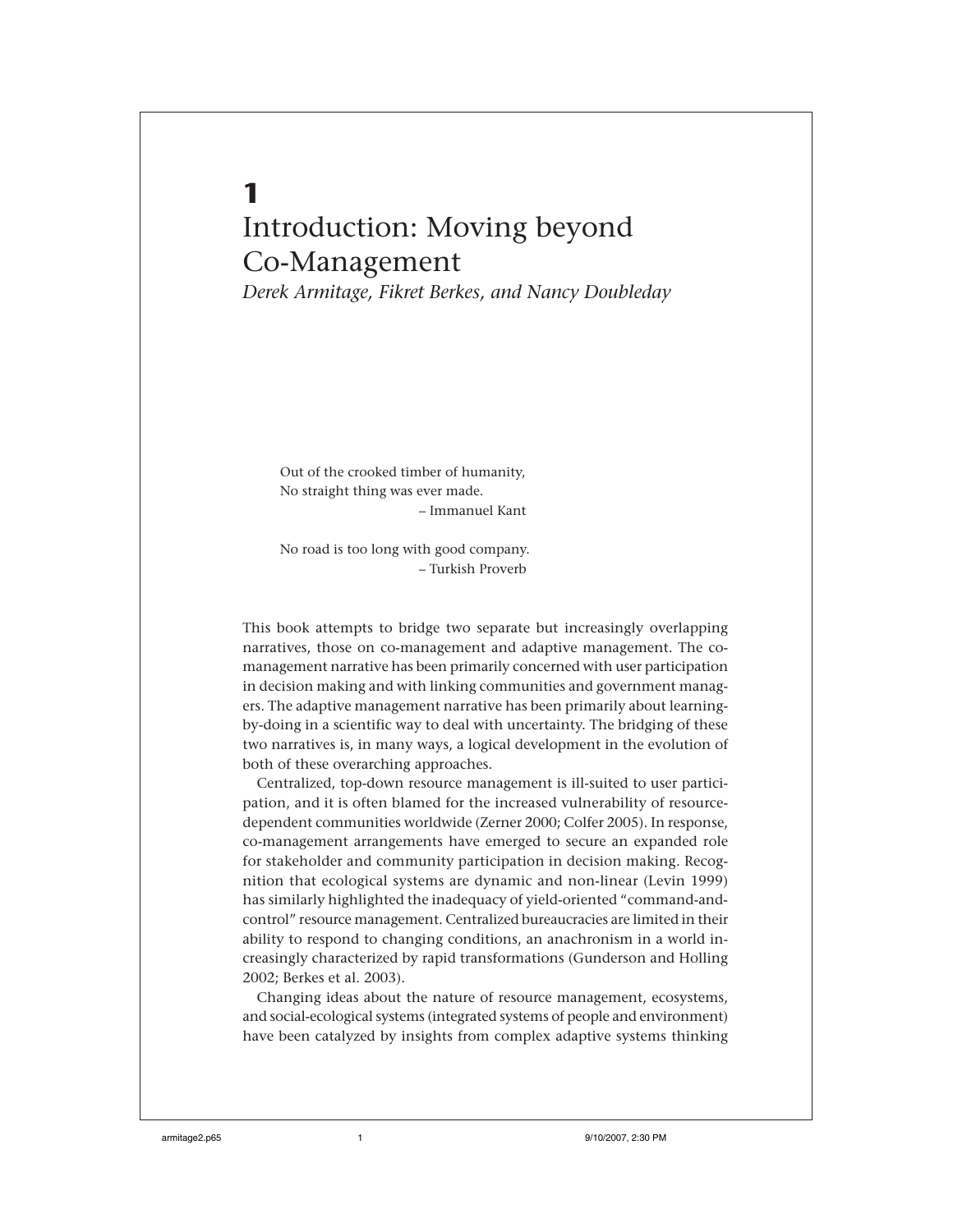(Capra 1996; Levin 1999). Non-linearity, feedback processes, and system self-organization challenge established assumptions of scientific certainty, stability paradigms in both the ecological and social sciences, and the primacy of expert-driven solutions. In the resource management of the twentyfirst century, these assumptions are yielding to new developments and trends, including: (1) the imperative of broad-based participation when devising management strategies that respond to change; (2) the need to emphasize knowledge, learning, and the social sources of adaptability, renewal, and transformation; and (3) an understanding of change and uncertainty as inherent in social-ecological systems. Such changes in direction represent an alternative narrative about how to approach the theory and practice of natural resource management and environmental governance.

This alternative narrative is taking shape through a number of recent interdisciplinary international efforts, such as the sustainability science program (Clark and Dixon 2003), the Millennium Ecosystem Assessment (2005), the Equator Initiative of the United Nations Development Programme (UNDP 2005), and *World Resources 2005* (UNDP/UNEP/World Bank/WRI 2005)*.* These efforts share an explicit concern with the complexity of social-ecological systems, and an emphasis on learning from experience. They deal with multiple objectives, multiple knowledge systems, scale issues, stakeholder participation, and balancing top-down with community-based approaches. None of these efforts, however, systematically examines how the two narratives, co-management and adaptive management, can be combined. This volume aims to fill that gap.

#### **Establishing the Foundations: Co-Management, Adaptive Management, and Adaptive Co-Management**

Regarding the first narrative, trends towards *collaborative management* approaches are an outcome of the limitations of a "command-and-control" bureaucracy (Holling and Meffe 1996) and the privileging of formal science (Allen et al. 2001). Collaborative or cooperative management are generic terms "conveying the sharing of rights and responsibilities by the government and civil society" (Plummer and FitzGibbon 2004, 63). There are multiple strands of collaborative management, including integrated conservation and development, participatory natural resource management, participatory appraisal and participatory action research, decentralization and devolution, and community-based natural resource management and co-management (Berkes 2002). Co-management in particular has evolved as a more formalized management strategy with which to link local communities and governments. Some of these arrangements are codified in law, as in the various indigenous land and resource rights cases in the United States, Canada, Australia, and New Zealand.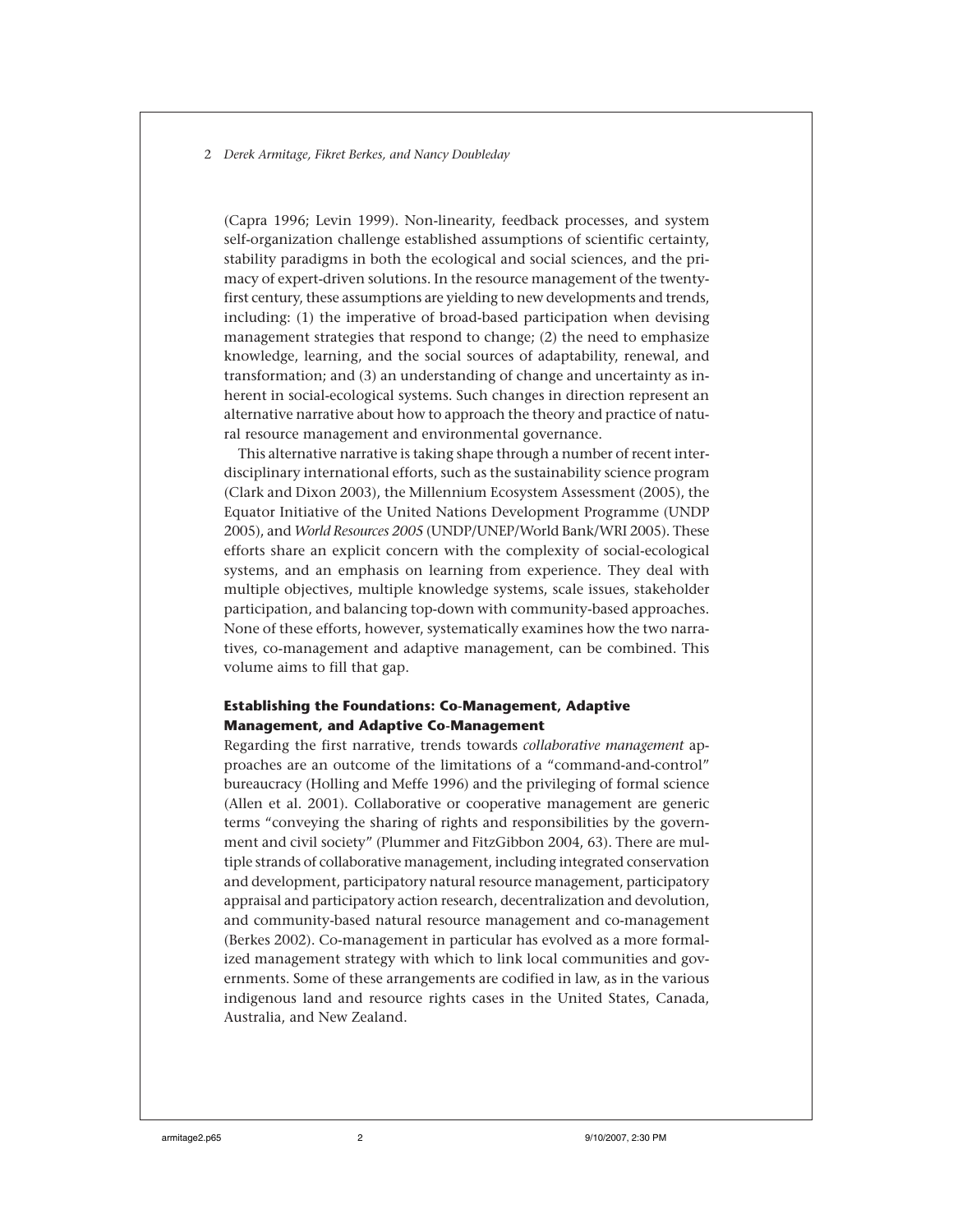*Introduction* 3

## *Box 1.1* **Definitions of co-management**

- "A political claim [by users or community] to share management power and responsibility with the state" (McCay and Acheson 1987, 32)
- "The sharing of power and responsibility between the government and local resource users" (Berkes et al. 1991, 12)
- "Power-sharing in the exercise of resource management between a government agency and a community organization of stakeholders" (Pinkerton 1992, 331)
- "A partnership in which government agencies, local communities and resource users, NGOs and other stakeholders share ... the authority and responsibility for the management of a specific territory or a set of resources" (IUCN 1996).

There is no single appropriate definition of co-management (Box 1.1) because there is a continuum of possible co-management arrangements in the degree of power sharing (Borrini-Feyerabend et al. 2004). However, potential benefits of co-management include more appropriate, more efficient, and more equitable governance, and the improvement of a number of processes and functions of management (Box 1.2). In responding to demands for a greater role for resource users and communities in environmental management, co-management arrangements serve to democratize decision making, foster conflict resolution, and encourage stakeholder participation.

#### *Box 1.2*

#### **Benefits of co-management**

Benefits can be considered through processes and goals such as (1) comanagement for community-based economic and social development, (2) co-management to decentralize resource management decisions, and (3) co-management as a mechanism for reducing conflict through participatory democracy.

Co-management may enhance the functions of (1) data gathering, (2) logistical decisions such as who can harvest and when, (3) allocation decisions, (4) protection of resources from environmental damage, (5) enforcement of regulations, (6) enhancement of long-term planning, and (7) more inclusive decision making (Pinkerton 1989, ch. 1).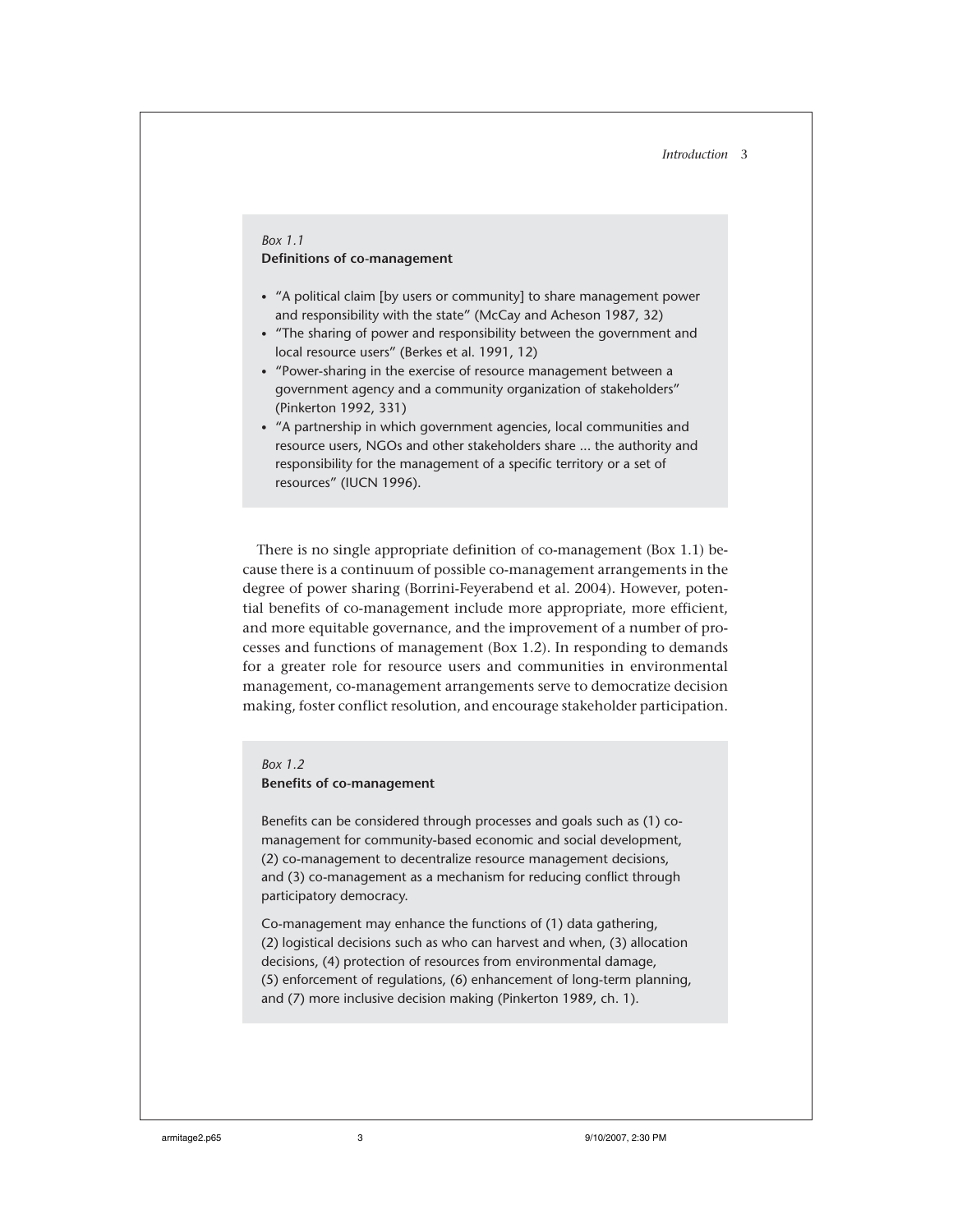Collaborative forms of management have also gained strength as policy makers and decision makers recognize that systematic learning and innovation under conditions of uncertainty are more likely to emerge through meaningful interaction of multiple stakeholders. In a collaborative management context, local knowledge and experience have equal status with experts and expert knowledge (Cardinal and Day 1999). Collaborative institutional arrangements, flexible policy conditions, and social organization are central to the stimulus of social learning, innovation, and adaptive capacity (Woodhill and Röling 1998; Armitage 2005). Policy decisions regarding natural resources are increasingly less a matter of appropriate expertise or the domain of specialist institutions, and more a question of negotiation and agreement among stakeholders (Brunner et al. 2005). These considerations bring co-management into the sphere of the second narrative.

A learning approach focusing on improving policy and practice in the face of uncertainty, *adaptive management* is often presented as a tool to frame the philosophical, methodological, and practical challenges associated with the management of natural resources (Holling 1978; Walters 1986; Lee 1993; Gunderson et al. 1995). Management strategies and policies are considered experiments (Lee 1993), and learning is encouraged through both structured experimentation and management flexibility. Hilborn and Walters (1992) have outlined a number of defining features of adaptive management: (1) identification of alternative hypotheses; (2) assessment of whether further steps are required to estimate the expected value of additional information; (3) development of models for future learning and hypotheses; (4) identification of policy options; (5) development of performance criteria for comparing options; and (6) formal comparison of options. The political, institutional, and individual risks of adaptive management are well documented (Lee 1993). In response, emerging hybrids of adaptive management involve integrated approaches to science and policy in which multiple actors are actively engaged in risk sharing around problem definition, analysis, and resolution of social-ecological challenges for the common good (Brunner et al. 2005).

Goals and objectives in hybrid adaptive management contexts are redirected from a traditional focus on economic productivity and maximum sustainable yield towards an integrative understanding of the system dynamics, feedbacks, and thresholds that may undermine social-ecological resilience. Increasingly, the concept of resilience is inimical to the application of adaptive management, and it refers to the capacity of a system to absorb disturbance without flipping into a qualitatively different state (Gunderson and Holling 2002). As a locus for adaptive management, resilience encourages a reconsideration of conventional science as an unambiguous source of information required to deal with contested social-ecological challenges. Resilience thinking helps to direct learning around key variables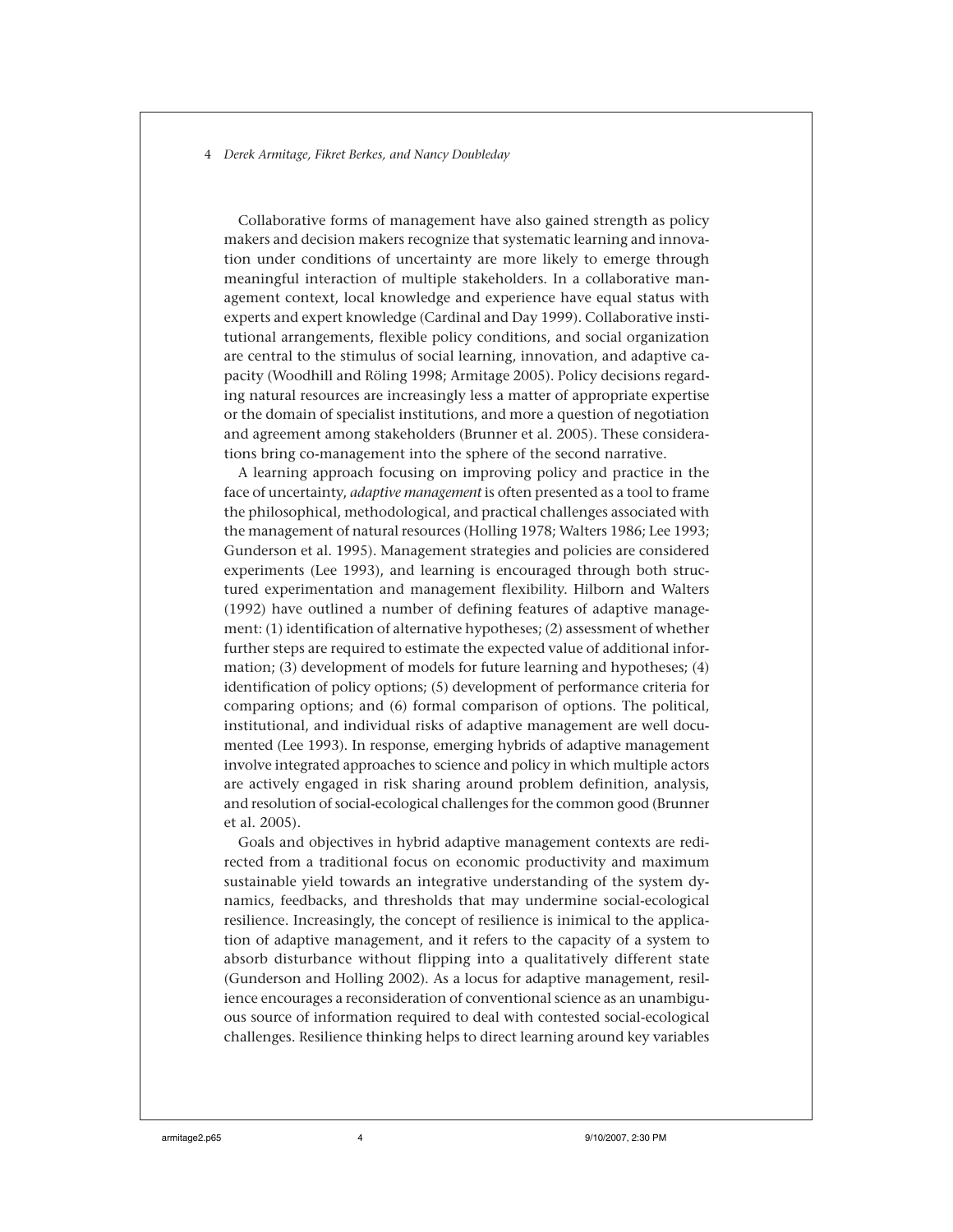that enable linked social-ecological systems to renew and reorganize along sustainable trajectories in the face of perturbation. Resilience is a normative concept, however, and efforts to define it must be situated in the context of contested and evolving human interests and the uncertainties of human interaction.

An emergent outcome of the co-management and adaptive management narratives, *adaptive co-management* may represent an important innovation in natural resource governance under conditions of change, uncertainty, and complexity. Working definitions of adaptive co-management are provided by a number of authors (Box 1.3). As Olsson and colleagues (2004) note, a key feature of adaptive co-management is the combination of the iterative learning dimension of adaptive management and the linkage dimension of collaborative management in which rights and responsibilities are jointly shared.

Although much focus is on the local scale, where issues of management performance are felt most directly, adaptive co-management is a flexible system for environment and resource management that operates across multiple levels and with a range of local and non-local organizations. Key features of adaptive co-management include a focus on learning-by-doing, integration of different knowledge systems, collaboration and power sharing among community, regional, and national levels, and management flexibility (Olsson et al. 2004). In this regard, adaptive co-management provides an evolving and place-specific governance approach that supports strategies that help respond to feedback (both social and ecological) and orient socialecological systems towards sustainable trajectories. Such strategies include dialogue among interested groups and actors (local/national); the development of complex, redundant, and layered institutions; and a combination of institutional types, designs, and strategies that facilitate experimentation

#### *Box 1.3*

#### **Definitions of adaptive co-management**

- "A long-term management structure that permits stakeholders to share management responsibility within a specific system of natural resources, and to learn from their actions" (Ruitenbeek and Cartier 2001, 8)
- "A process by which institutional arrangements and ecological knowledge are tested and revised in a dynamic, on-going, self-organized process of learning-by-doing" (Folke et al. 2002, 20)
- "Flexible, community-based systems of resource management tailored to specific places and situations, and supported by and working with, various organizations at different scales" (Olsson et al. 2004, 75).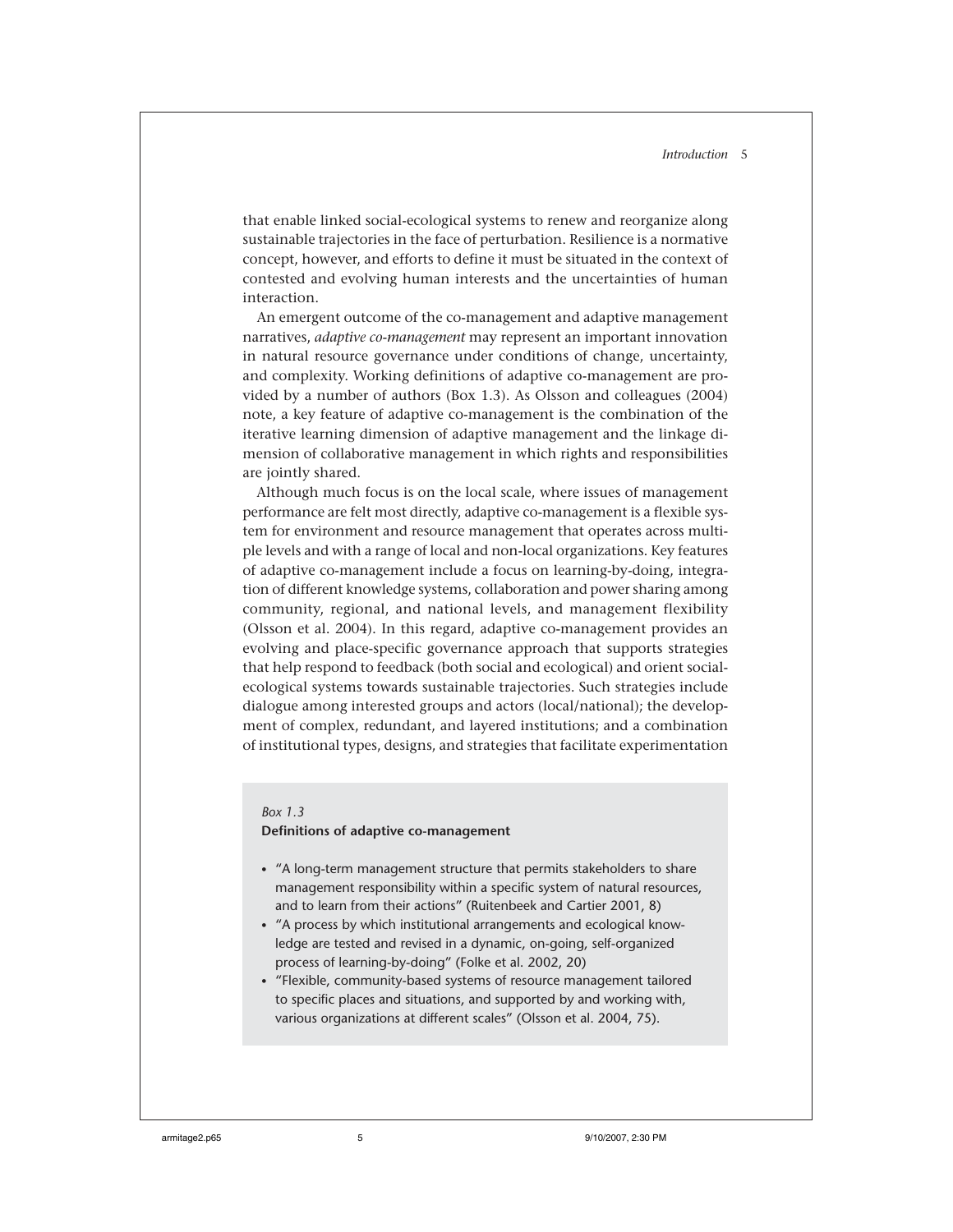### *Box 1.4* **Selected features of adaptive co-management**

- Shared vision, goal, and/or problem definition to provide a common focus among actors and interests
- A high degree of dialogue, interaction, and collaboration among multiscaled actors
- Distributed or joint control across multiple levels, with shared responsibility for action and decision making
- A degree of autonomy for different actors at multiple levels
- Commitment to the pluralistic generation and sharing of knowledge
- A flexible and negotiated learning orientation with an inherent recognition of uncertainty.

and learning through change (Dietz et al. 2003). Box 1.4 captures some of these features.

As a conceptual and operational bridge, adaptive co-management is an interdisciplinary endeavour. Two relatively well-developed literatures provide a foundation upon which to extend the theory and practice of adaptive co-management. Many of the ideas shaping this volume emerge in large measure from the first, the field of common property (McCay and Acheson 1987; Ostrom et al. 2002; Ostrom 2005), over the past fifteen to twenty years, and its implications for collaborative management. There are a number of key works upon which this volume builds, including those that have critically engaged the concepts of co-management (Pinkerton 1989; Singleton 1998; Borrini-Feyerabend et al. 2000; Wilson et al. 2003; Nadasdy 2003; McConney et al. 2003; Borrini-Feyerabend et al. 2004).

The second literature upon which this volume builds concerns adaptive management and other approaches that address uncertainty and complexity, including the consideration of humans and ecosystems as an inseparably linked social-ecological system. Key contributions in these areas include those by Holling (1978), Walters (1986), Lee (1993), Gunderson and colleagues (1995), Berkes and Folke (1998), Levin (1999), Gunderson and Holling (2002), and Berkes and colleagues (2003).

#### **Emerging Themes in Adaptive Co-Management**

This volume builds upon the works cited above and poses the critical question: How can we move beyond the limits of co-management? Complex systems insights suggest the importance of adaptation and learning. Attributes associated with co-management, including flexibility and social learning, resonate with complex systems thinking. This volume highlights,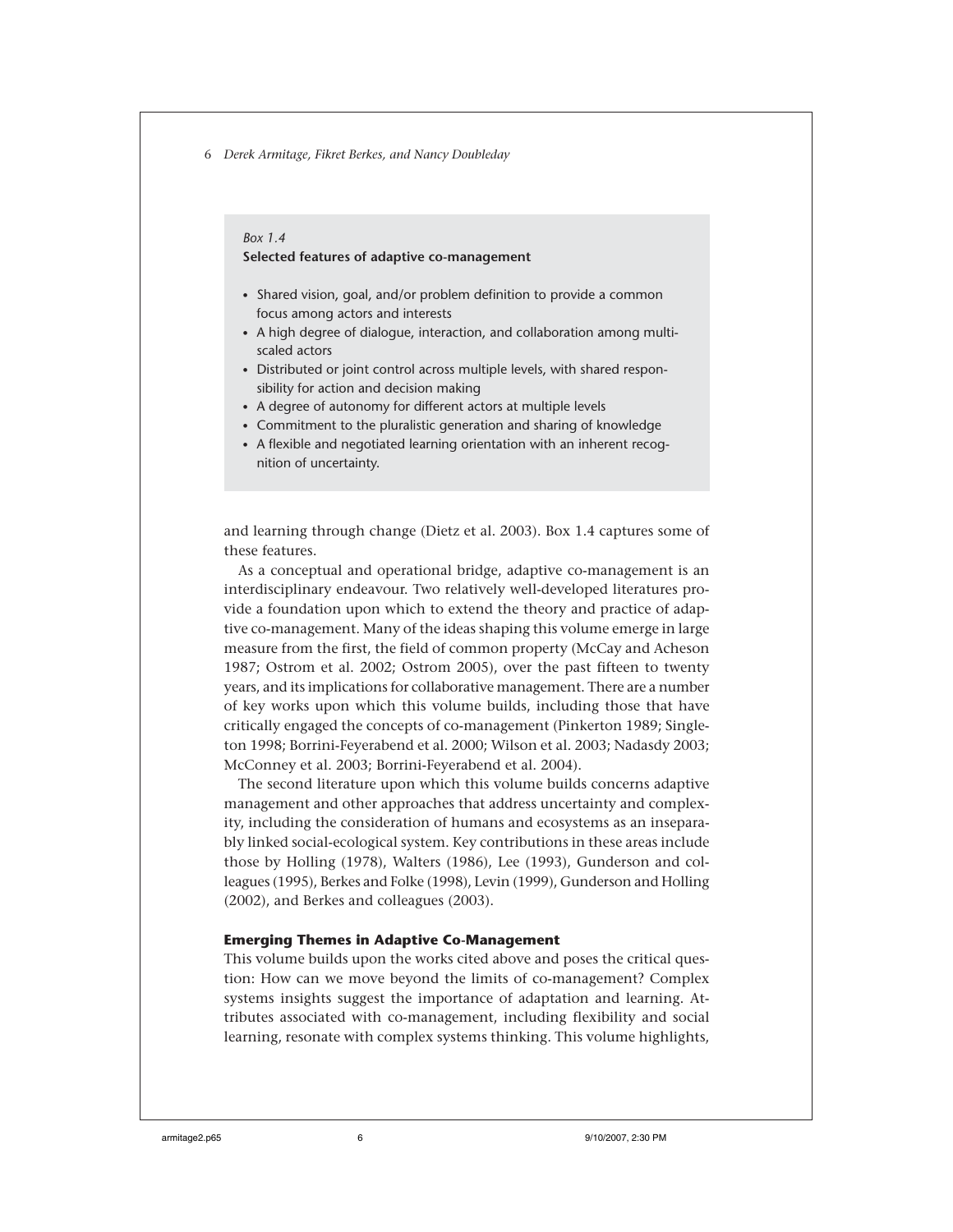therefore, the salient dimensions of adaptive co-management that move co-management theory and practice towards issues not systematically addressed in the current literature. These issues include:

- the importance of the evolutionary dimension of co-management, and the recognition that institution building, trust building, and social learning all require time and repeated rounds of learning-by-doing
- the consideration of adaptive aspects, which takes co-management into the realm of complex adaptive systems, addressing issues of scale, multiple perspectives and epistemologies, uncertainty and non-linearity, selforganization, and emergence
- the development of a framework to study the linkages of different levels of political organization, such as the community level with the regional and/or national levels of government
- the expansion of the study of partnerships, recognizing that in many real-life co-management situations, one finds a rich web of network connections involving private actors and public actors
- the recognition of a diversity of government agencies with different roles and relationships and a diversity of interests within "communities"; rarely is "the state" or "the community" a monolithic actor.

In considering these dimensions of adaptive co-management, there is no single or "correct" locus of attention. Rather, as the chapters in this volume reveal, a number of emerging and overlapping themes provide a touchstone for analysis, synthesis, and policy development (Figure 1.1). A brief summary of each theme follows.

*Complex systems thinking.* Complex systems thinking offers a way of examining, describing, interpreting, and cognitively structuring not only ecological systems but also increasingly linked social-ecological systems. Specifically, complex systems thinking highlights the dynamic, non-linear relationships among coupled social and ecological phenomena that result in discontinuities, surprises, system flips, and the potential for multiple equilibrium states. Complex systems thinking provides valuable heuristics for understanding natural resource management, and emphasizes relationships, networks, and feedback processes. Complex systems thinking thus indicates the importance of institutional diversity and flexibility in improving the fit between ecological and social systems.

*Adaptive capacity and resilience.* Representing a shift in the way managers intervene in complex social-ecological systems, resilience management focuses on maintaining the ability of systems to absorb or buffer disturbance, maintain core attributes, continue to self-organize, and build capacity for learning, experimentation, and adaptation. Adaptive co-management is an institutional and organizational response to complex adaptive systems and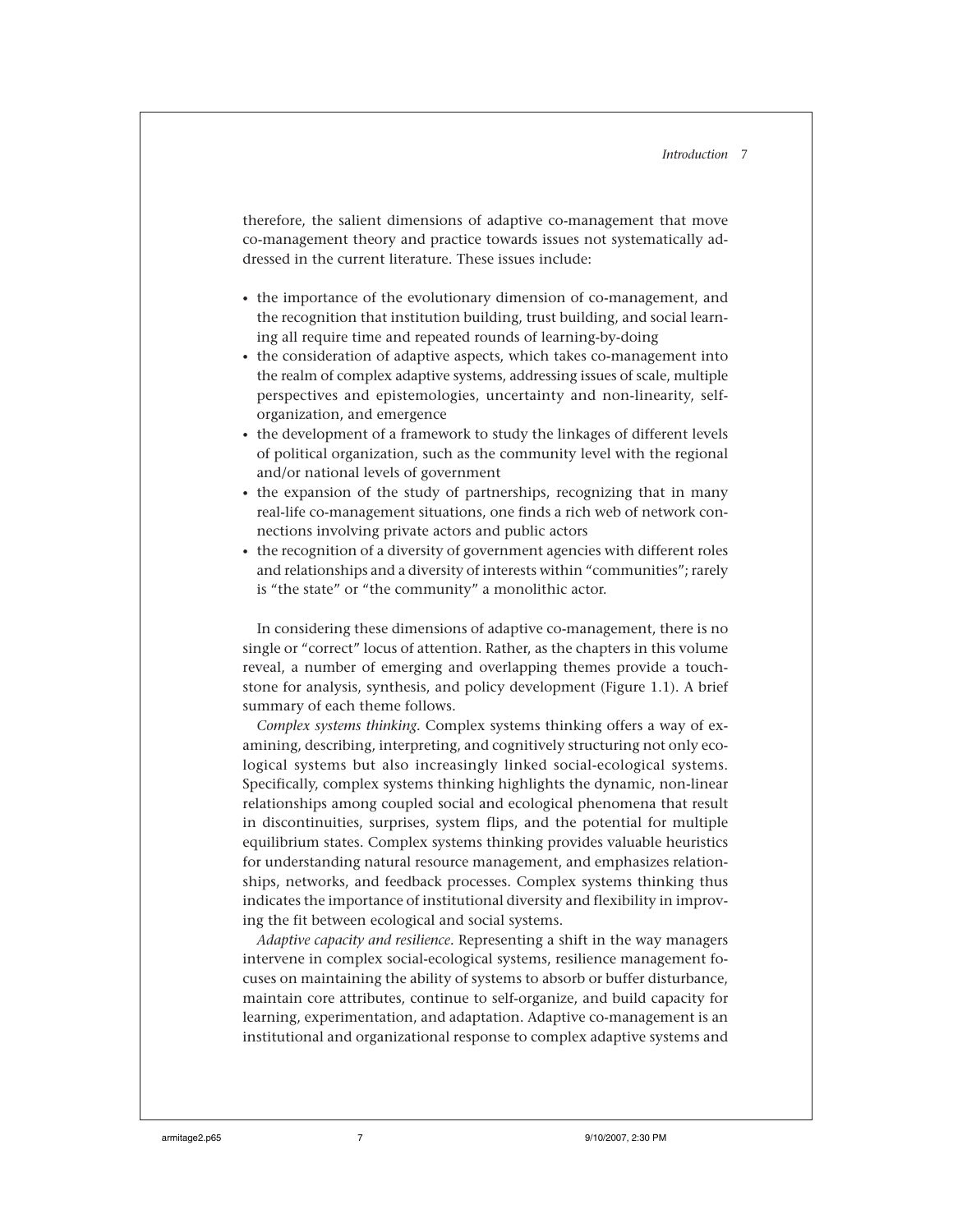



the challenge of resilience management. The institutional and social determinants of resilience management are not yet established, however. Developing adaptive capacity to deal with perturbation and stresses at the scale of institutions and societies provides a further area of examination. Building adaptive capacity is a priority, given the connection to learning and the need for social actors to experiment and foster innovative solutions in complex social and ecological circumstances.

*Institutional design for adaptive co-management.* A central theme in adaptive co-management inquiry is the institutional designs and frameworks required for effective decision making. The paths of this inquiry may go in many directions, but key features being explored include the importance of cross-scale linkages (horizontal and vertical) that build adaptive capacity and institutional resilience. Related to this are ongoing trends towards decentralization and devolution as a governance strategy, the drivers of which may be as much about political expediency as about broader concerns for institutional performance (e.g., efficiency, sustainability).

*Partnerships and power sharing.* Interrogating adaptive co-management involves a critical examination of the extent to which alternative governance approaches result in, or develop, decision-making processes that reflect true partnerships, and that devolve power to local resource users and communities. In this regard, cultural difference, unequal knowledge valuation,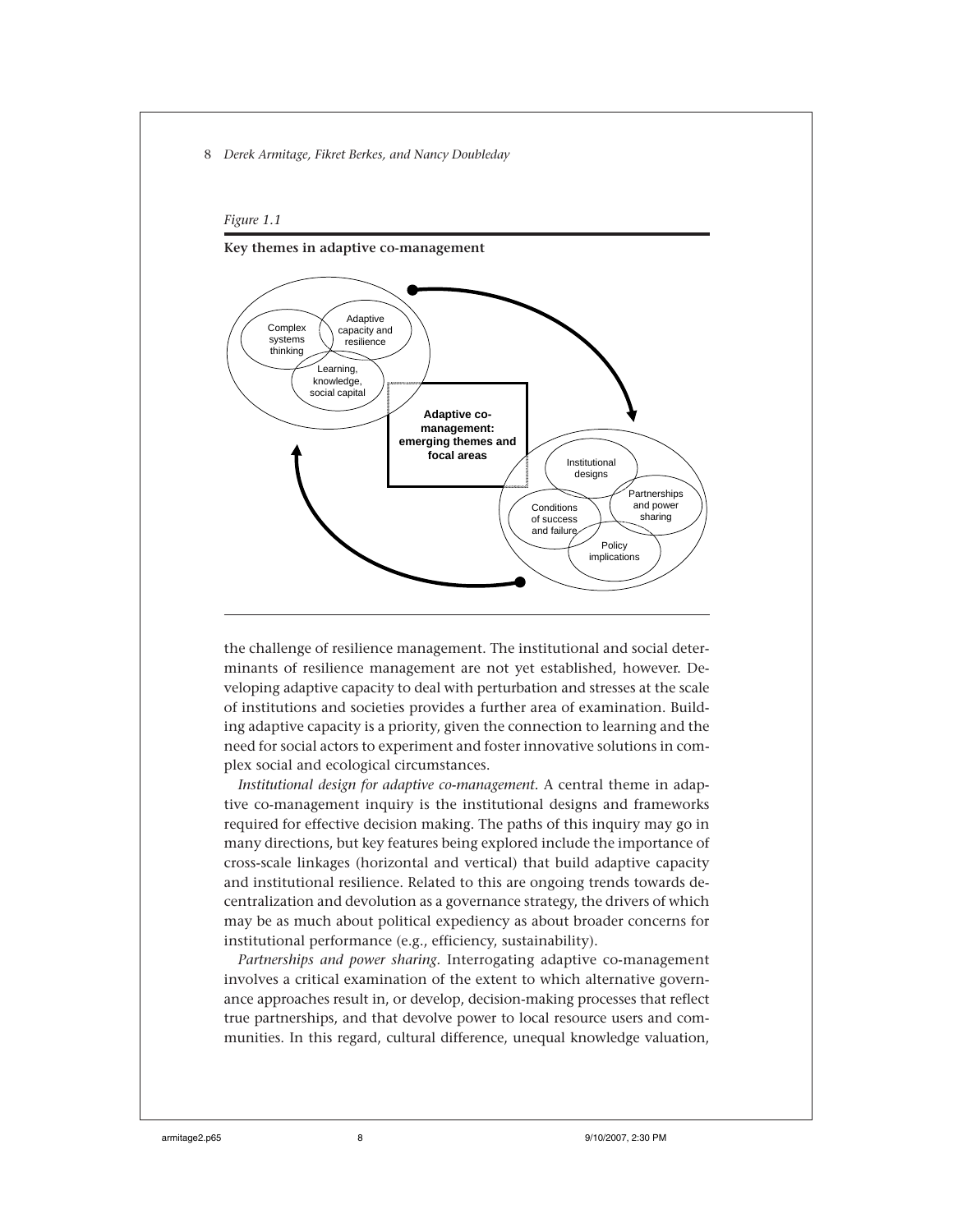the historical role of government bureaucracies in management, and ecological/economic forces of globalization are identified as key influences on the reworking of stakeholder relationships required for the emergence of adaptive co-management.

*Conditions of adaptive co-management success and failure.* Adaptive comanagement can be applied in a wide range of resource (e.g., coasts, fisheries, forests) and geographical contexts. Although context is of critical importance, emphasis is increasingly placed on measuring and monitoring the conditions from which adaptive co-management may emerge, and the success and failure of adaptive co-management in diverse situations. Identification of a common set of structural and procedural prerequisites for success, or common reasons for failure, is helping to build theory and identify key propositions. Studies based on large number of cases and hypothesis testing are important areas requiring further examination.

*Learning, knowledge use, and social capital.* A key feature of adaptive comanagement as an innovative governance approach is the explicit focus on linking collaborative efforts with systematic learning. Learning involves the collaborative or mutual development and sharing of knowledge by multiple stakeholders. Much learning is directed at modifying management strategies or actions (e.g., harvest rates, techniques) without challenging the assumptions upon which those strategies are based. This type of learning is sometimes referred to as "single-loop" learning. In contrast, "double-loop" or transformative learning involves resolving fundamental conflict over values and norms, and promoting change in the face of significant uncertainty, and is identified as a particularly important component of adaptive co-management. The effort to foster double-loop learning requires a commitment to valuing different knowledge sources and epistemologies, however. Double-loop learning is also linked to social capital or the social norms, networks of reciprocity and exchange, and relationships of trust that enable people to act collectively.

*Policy implications.* Assessments of adaptive co-management must be relevant to policy makers. If adaptive co-management is to be a possible governance approach, its economic and legal requirements should be identifiable and actionable. Thus, identification of opportunities and constraints surrounding the emergence of adaptive co-management involves the examination of the adequacy of existing policy instruments (e.g., legislation, fiscal incentives) and the development of recommendations aimed at creating an enabling policy environment.

Most of the contributions to this volume address at least several of these emerging themes (see Chapter 16). These themes give substance to the alternative narrative of resource management and environmental governance in the twenty-first century, and provide a reference point for different authors' explorations of key concepts and theoretical insights; lessons from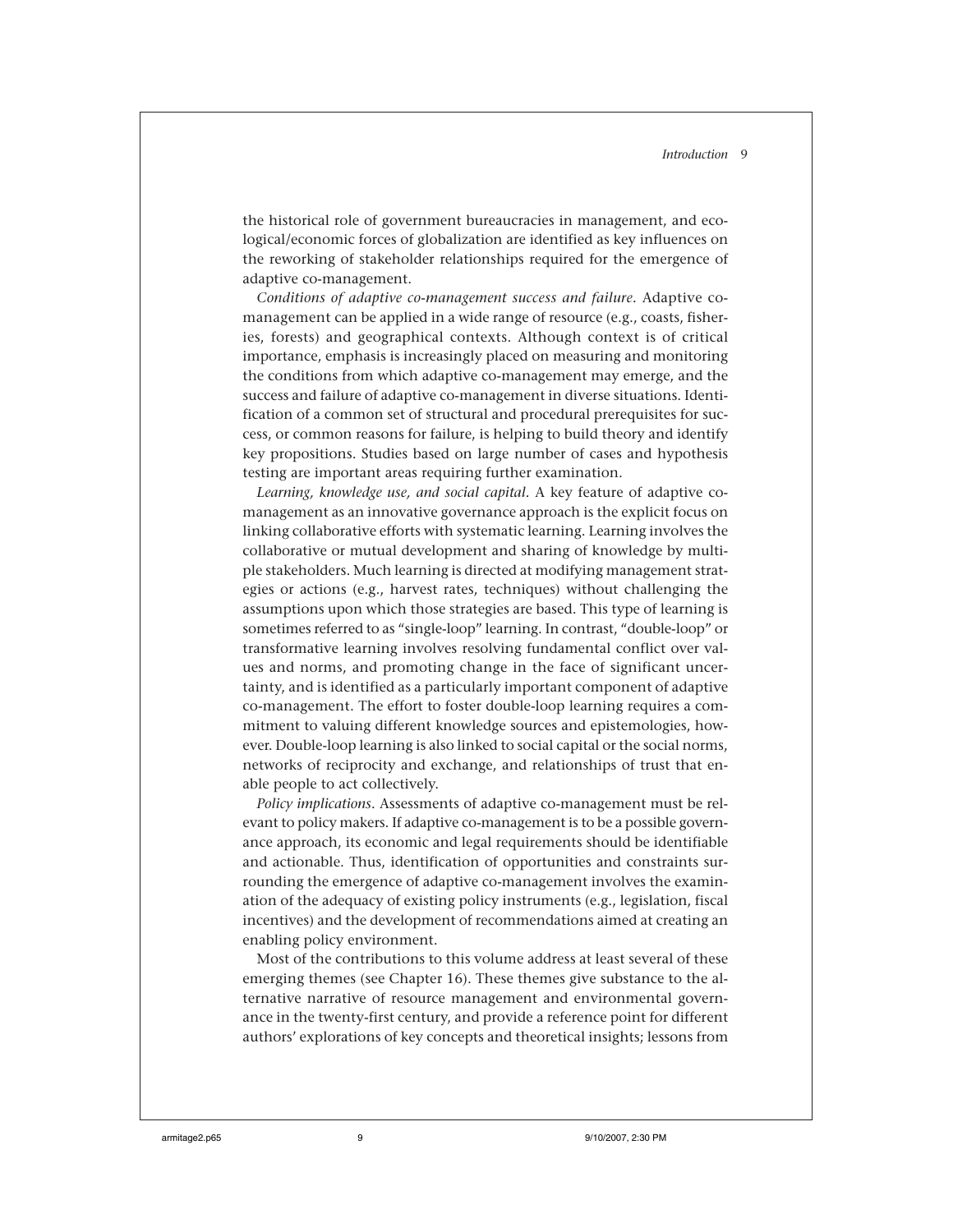on-the-ground experiences with adaptive co-management; the limitations, critiques, and assumptions embedded within the approach; and the evolving concepts and tools influencing adaptive co-management outcomes.

#### **A Roadmap to This Volume**

This volume is based on a two-day symposium and two follow-up meetings that took place in 2005. It aims to provide a synthesis of adaptive comanagement, drawing on the insights of researchers and practitioners from diverse disciplines, using multiple analytical approaches and engaging with disparate geographies, both in Canada and internationally (Figure 1.2).

The book is divided into four parts to highlight features of adaptive comanagement and to focus attention on the emerging themes in this area: (1) theory, (2) case studies, (3) challenges, and (4) tools.

In Part 1, "Theory," four chapters provide an introduction to many of the key concepts and ideas associated with adaptive co-management. Fikret Berkes (Chapter 2) begins by arguing that co-management is more varied,



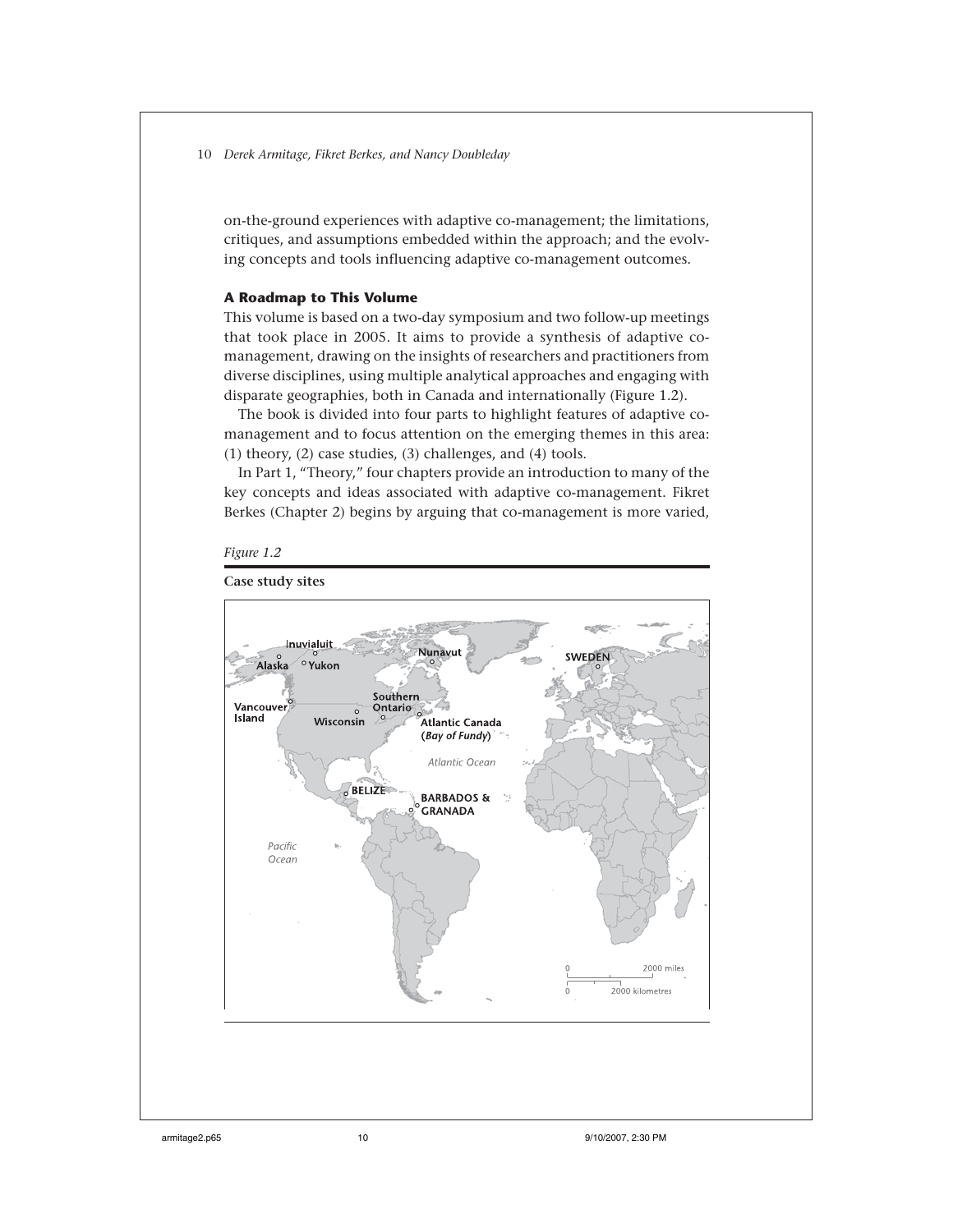complex, and dynamic than described in a literature that often treats it as a "fixed" or simple category of arrangements. In contrast, Berkes provides an overview of the different "faces" of co-management as power sharing, as institution building, as trust building, as process, as social learning, as problem solving, and as governance. In doing so, he draws attention to the complexity inherent in adaptive co-management and many of the features of the alternative resource management narrative.

In Chapter 3, Ryan Plummer and John FitzGibbon extend this overview and further map the relationships among adaptive management, social learning, and social capital. They thus place much-needed emphasis on the social nature of adaptive co-management, and illustrate the importance of learning and social capital in the context of a multi-level, multi-actor collaborative efforts in three cases of river management in Ontario.

In Chapter 4, Derek Armitage examines the proposition that the livelihoods of people in resource-dependent communities are best characterized as exhibiting multiple dynamic equilibria, and that adaptive, multi-level co-management arrangements are likely to be best suited to respond to the dynamic, self-organizing feedbacks that shape livelihood outcomes. He emphasizes the need for multi-level development of adaptive capacity to facilitate the emergence of adaptive co-management, and proposes an expanded capabilities approach to provide direction in this respect.

Drawing on experiences from the Atlantic fishery for cod and other groundfish, Anthony Charles (Chapter 5) synthesizes much extant theory to identify four "ingredients" of adaptive co-management. As he illustrates, key ingredients for the sustainability and resilience of natural resource systems include: (1) maintaining diverse options for inclusion in a portfolio of resource management measures; (2) pursuing *robust management,* or management that results in a reasonable level of performance even when there is a high degree of uncertainty; (3) ensuring the full utilization of diverse knowledge sources; and (4) supporting institutional reform through new governance arrangements.

In Part 2, "Case Studies," the focus shifts to four chapters that emphasize on-the-ground experiences with building and sustaining conditions for learning and adaptation in a co-management context. In Chapter 6, Patrick McConney, Robin Mahon, and Robert Pomeroy synthesize a number of lessons learned and key challenges to coastal resource co-management from three Caribbean case studies: sea urchin harvesting in Barbados, a beach seine fishery in Grenada, and marine protected areas management in Belize. Co-management is a relatively new concept in the English-speaking Caribbean, and the recent experiences with co-management provide new opportunities for learning in the distinct socio-political, economic, and resource conditions that the authors examine.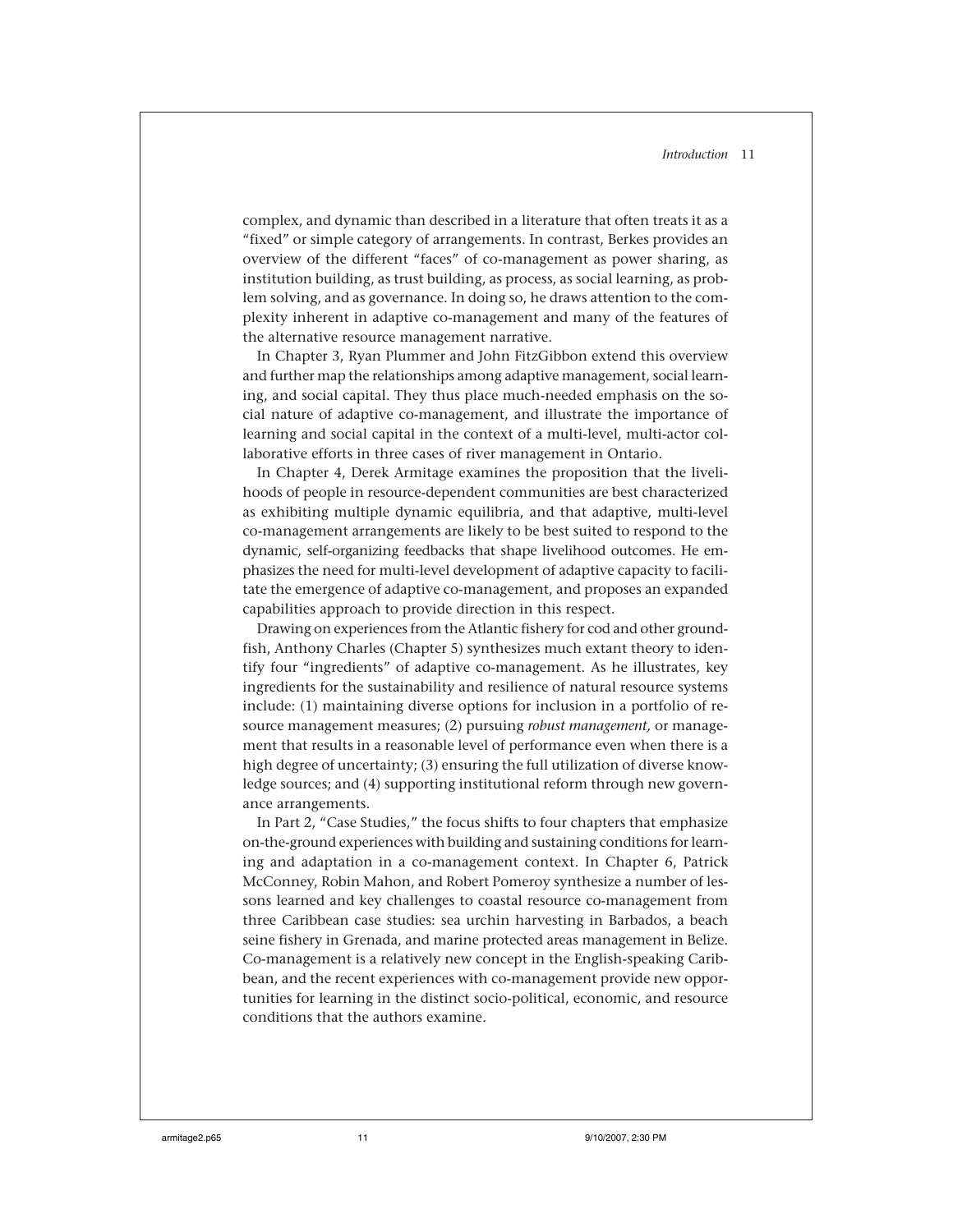In Chapter 7, Burton Ayles, Robert Bell, and Andrea Hoyt move the geographical focus from the South to the North, with case studies of three initiatives in the western Canadian Arctic. They examine how fisheries co-management, within the context of a comprehensive land settlement agreement, has led to adaptive management practices, and, in turn, how these adaptive management activities have fed back to strengthen the comanagement process. This chapter offers an interesting counterpoint to Chapter 6 because co-management in the western Arctic involves a more formalized, legislatively driven sharing of management responsibilities between beneficiaries and the responsible government agency, in this case, the Fisheries Joint Management Committee.

In Chapter 8, Evelyn Pinkerton analyzes the West Coast Vancouver Island Aquatic Management Board. She poses a question that cuts to the core of the linkage feature of adaptive co-management: How does a local body based on holistic principles co-manage with a senior governing body based on segmental principles? Her analysis of this particular case exemplifies the difficulties in coordinating, and systematically learning through, the different perspectives of government bureaucracies and community-based actors in an adaptive co-management context.

In the final chapter of Part 2, Robert Pomeroy applies a broad analytical lens to present and discuss key conditions for the successful implementation of fisheries and coastal co-management as identified in Southeast Asia, Africa, and the Wider Caribbean. He notes that key conditions emerging at the regional scale are proving central to the development and sustainability of successful co-management arrangements. Many of the conditions synthesized in his review embrace a wide range of aspects and activities, from resources and fisheries to cultural and institutional dimensions.

In Part 3, "Challenges," three chapters integrate critical perspectives about adaptive co-management in concept and practice. These chapters, in particular, encourage researchers and policy makers to consider the embedded relationships among social actors that influence collaboration, learning, and adaptation, and they bring to the surface issues of power, cultural interplay in both formal and informal contexts, and the complexities of community. With an emphasis on the "local," John Kearney and Fikret Berkes (Chapter 10) question the assumptions about community that frame adaptive comanagement. They expand on the concept of interdependence as a way to explore the importance and relevance of community and the local, while moving beyond monolithic conceptions of community driven by both populist and neoliberal narratives.

In Chapter 11, Paul Nadasdy adopts a critical stance in his analysis of Ruby Range sheep co-management in the Yukon Territory, Canada. He considers how adaptive co-management fares against the critique that co-management,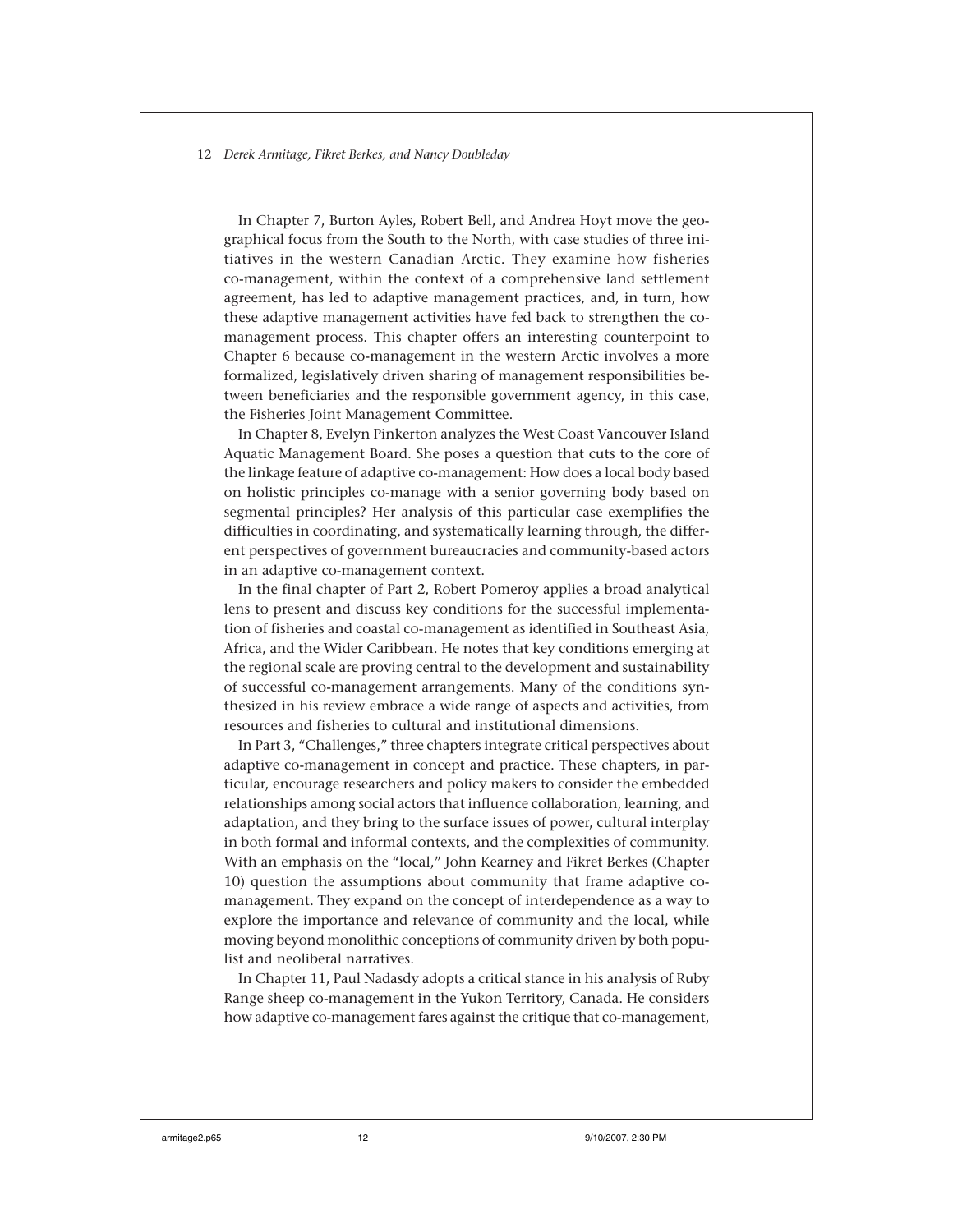despite claims about local empowerment, serves to perpetuate colonial-style relations by concentrating power in administrative centres rather than in the hands of local/Aboriginal people. In the process, he critiques the linking and learning rhetoric of adaptive co-management and some of its underlying concepts.

In Chapter 12, Nancy Doubleday investigates an apparent case of "dysfunctional intercultural co-management experience" at the community level, specifically the case of community justice in Cape Dorset, Nunavut. While recognizing that the inequalities rooted in power relations and cultural difference are an impediment to adaptive co-management, she explores the role of culture in resilience and adaptive capacity, and the subsequent potential for individuals and groups to engage and lead adaptation under difficult conditions. Doubleday suggests that culture and culture-derived identity may serve as *extra-formal* power-bases and that their implications for adaptive co-management should be differentiated from the role of negotiated formal powers. Chapters 11 and 12, in particular, both examine the political and cultural assumptions implicit in the project of adaptive management, yet each yields different perspectives and insights.

The foundations of adaptive co-management are still emerging. In Part 4, "Tools," three chapters highlight concepts and tools that may facilitate the development of adaptive co-management. In Chapter 13, Gary Kofinas, Susan Herman, and Chanda Meek examine the role of innovation in comanagement and propose eight conditions that facilitate innovation. The authors view innovation as an outcome of co-management, and use this lens to link the scholarship of those who focus on power imbalances in formal co-management contexts with that of those who focus on the functional contributions of power-sharing institutions.

In Chapter 14, Per Olsson examines the case of adaptive co-management of the Kristianstads Vattenrike, a wetland complex south of Stockholm, Sweden. Olsson highlights the role of visioning as a tool to frame and direct adaptive co-management efforts. He explores how visioning in this region has played a key role in transforming and changing the social features of the governance system at multiple levels, helping to sustain the system and provide social sources of resilience that are important to adaptive co-management.

Drawing attention to another important tool, Garry Peterson describes in Chapter 15 how scenario planning has been used to build connections among separate groups and start a dialogue about the functioning of an intensively managed and human-dominated social-ecological system, the Northern Highland Lake District of Wisconsin. Peterson illustrates how scenario planning helped to build capacity for adaptive co-management, stimulating shared understanding and cooperation among a range of stakeholder groups.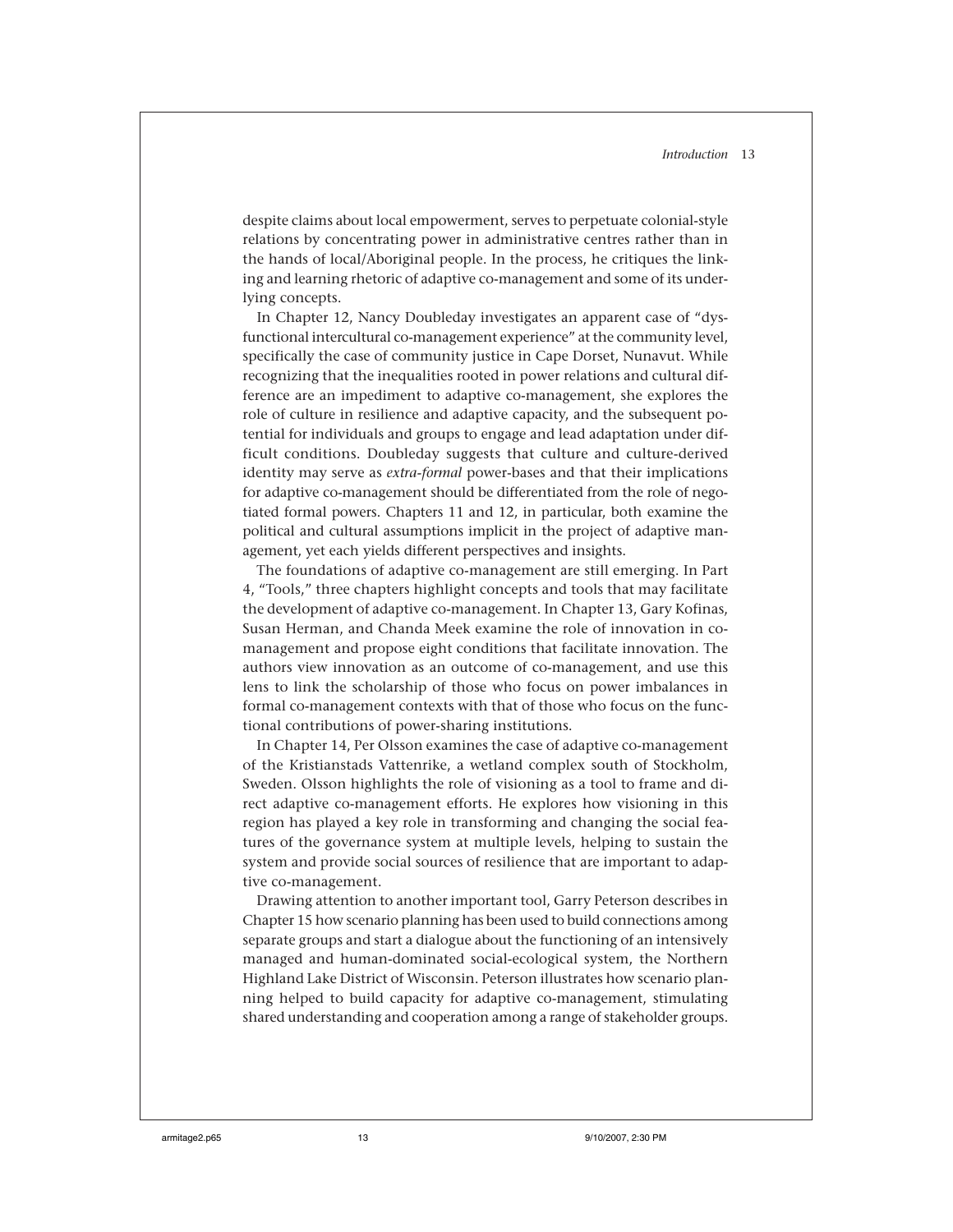This volume ends with a synthesis chapter (Chapter 16) on the lessons learned and the implications for adaptive co-management theory development, practice, and policy. Attention is directed towards the key themes previously described, and the manner in which authors touch on these themes to emphasize theory, lessons from the field, challenges, and evolving concepts and tools.

From the outset, the aim of this volume has been to contribute to the evolution of adaptive co-management and to respond to the needs and interests of community-based actors, policy makers, resource managers and other practitioners, and researchers. Most chapters link theory and practice, providing unique insights from case studies and examples representing diverse geographical settings and resource systems. Combined, the chapters in this book provide a perspective on a natural resource management approach that is evolving to meet the increasing challenges of a tightly connected world and the expectations for governance innovation in an adaptive age.

#### **References**

- Allen, T.F.H., J.A. Tainter, J.C. Pires, and T.W. Hoekstra. 2001. Dragnet ecology "Just the facts, Ma'am": The privilege of science in a postmodern world. *BioScience* 51 (6): 475-85. Armitage, D. 2005. Adaptive capacity and community-based natural resource management. *Environmental Management* 35 (6): 703-15.
- Berkes, F. 2002. Cross-scale institutional linkages: Perspectives from the bottom up. In *The drama of the commons,* ed. E. Ostrom, T. Dietz, N. Dolsak, P.C. Stern, S. Stonich, and E.U. Weber, 293-321. Washington, DC: National Academy Press.
- Berkes, F., and C. Folke, eds. 1998. *Linking social and ecological systems: Management practices and social mechanisms for building resilience.* Cambridge: Cambridge University Press.

Berkes, F., P. George, and R. Preston. 1991. Co-management. *Alternatives* 18 (2): 12-18. Berkes, F., J. Colding, and C. Folke, eds. 2003. *Navigating social-ecological systems: Building*

*resilience for complexity and change.* Cambridge: Cambridge University Press. Borrini-Feyerabend, G., M.T. Farvar, J.C. Nguinguiri, and V. Ndangang. 2000. *Co-Management*

- *of natural resources: Organizing negotiation and learning by doing.* Heidelberg: Kasparek Zverlag. Borrini-Feyerabend, G., M. Pimbert, M.T. Farvar, A. Kothari, and Y. Renard. 2004. *Sharing*
- *power: Learning-by-doing in co-management of natural resources throughout the world.* Teheran: IIED, IUCN/CEESP, Cenesta.
- Brunner, R., T. Steelman, L. Coe-Juell, C. Cromley, C. Edwards, and D. Tucker. 2005. *Adaptive governance: Integrating science, policy and decision making.* New York: Columbia University Press.
- Capra, F. 1996. *The web of life: A new scientific understanding of living systems.* New York: Doubleday.
- Cardinal, D., and J.C. Day. 1998. Embracing value and uncertainty in environmental management and planning: A heuristic model. *Environments* 25 (2 & 3): 110-25.
- Clark, W.C., and N.M. Dickson. 2003. Sustainability science: The emerging research paradigm. *Proceedings of the National Academy of Sciences* 100: 8059-61.
- Colfer, C.J.P. 2005. *The equitable forest: Diversity, community, and resource management.* Washington, DC: Resources for the Future.
- Dietz, T., E. Ostrom, and P. Stern. 2003. The struggle to govern the commons. *Science* 302 (5652): 1907-12.
- Folke, C., S. Carpenter, T. Elmqvist, L. Gunderson, C.S. Holling, B. Walker, J. Bengtsson, et al. 2002. *Resilience and sustainable development: Building adaptive capacity in a world of transformations.* International Council for Science, ICSU Series on Science for Sustainable Development, no. 3. http://www.sou.gov.se/mvb/pdf/resiliens.pdf.